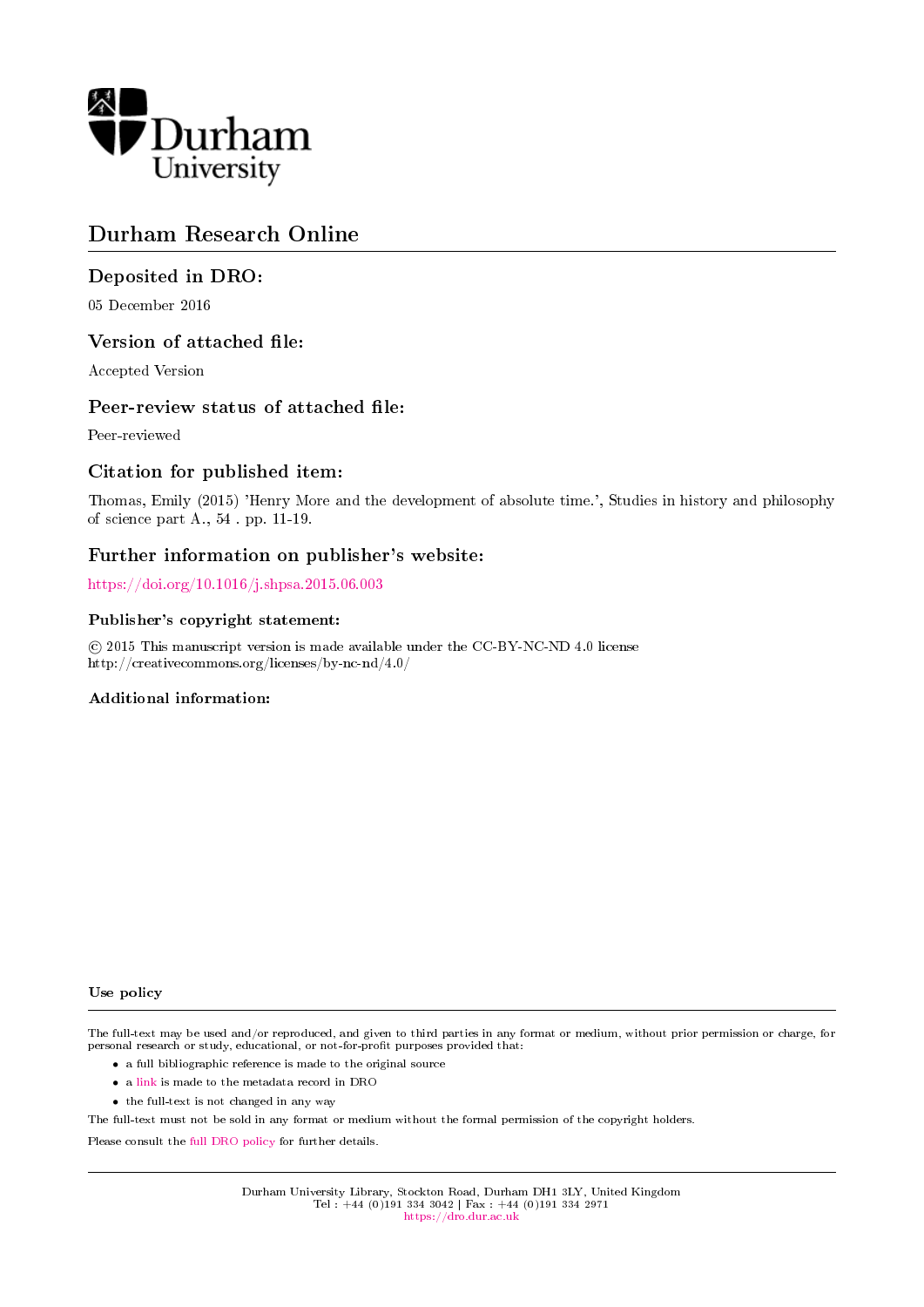# **Henry More and the Development of Absolute Time**

This paper explores the nature, development and influence of the first English account of absolute time, put forward in the mid-seventeenth century by the 'Cambridge Platonist' Henry More. Against claims in the literature that More does not *have* an account of time, this paper sets out More's evolving account and shows that it reveals the lasting influence of Plotinus. Further, this paper argues that More developed his views on time in response to his adoption of Descartes' vortex cosmology and cosmogony, providing new evidence of More's wider project to absorb Cartesian natural philosophy into his Platonic metaphysics. Finally, this paper argues that More should be added to the list of sources that later English thinkers - including Newton and Samuel Clarke - drew on in constructing their absolute accounts of time.

Key words: Henry More, Absolute Time, Absolute Space, Cartesianism, Newton

# **1 Introduction**

<u>.</u>

In the mid seventeenth century, the 'Cambridge Platonist' Henry More (1614-1687) developed the first English account of absolute time, on which time is connected with God's duration<sup>1</sup>. This paper details the Platonic nature of More's views on time, argues that their development is connected with More's Cartesianism, and discusses their influence on subsequent English thinkers.

The paper proceeds as follows. Section 2 explains how I understand 'absolutism', before exploring the evolution of More's absolutism about time. I argue that the Platonic account More provides in 1647 is deeply connected to the later account that he advances from 1655, evidencing the long shadow that Plotinus cast over his work. Along the way, I correct various misperceptions in the scholarship, including the thesis that More does not *have* views on time. Section 3 asks what led More to develop an absolute account of time in 1647, and argues that the answer lies in More's newfound Cartesian cosmology and cosmogony. This provides a new illustration of More's wider project to combine Cartesian natural philosophy with Platonic metaphysics, and puts a fresh twist on the development of early modern theories of absolute time more generally. With a view to opening a path for further scholarship, Section 4 sketches the ways that More's account of time may have influenced later English thinkers, including the great absolutist, Newton himself. Section 5 concludes. More's neglected views on time are both rich and potentially influential.

<sup>&</sup>lt;sup>1</sup> For a general overview of More's life and works, see Hutton (2008).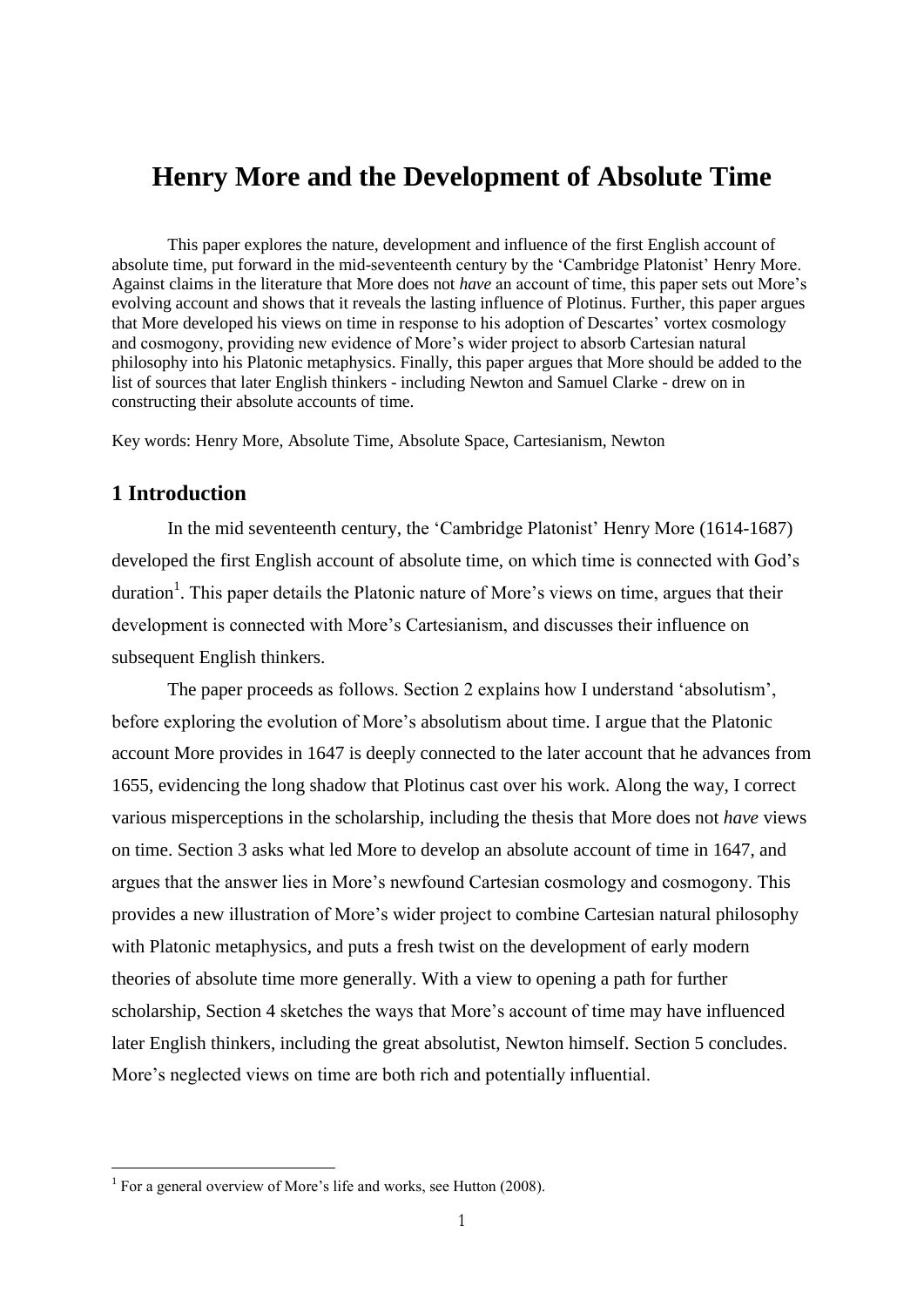### **2 More and the Nature of Absolute Time**

### **2.1 Introducing absolutism about time**

<u>.</u>

More is an 'absolutist' and a 'substantivalist' about time. Both notions are difficult to define and this paper simply stipulates their meanings, in ways I take to be compatible with the scholarship. I label 'absolutism' the thesis that time is *independent* of things - with the possible exception of God - including motions, material bodies and human minds<sup>2</sup>. Absolutism is usually taken to involve what I will label 'substantivalism', the thesis that time is *real*, an existing being<sup>3</sup>. For More, absolutism is inextricably twined with substantivalism.

Absolutism can be contrasted with Aristotelian theories of time. I will give a (very) brief history of the pertinent philosophy of time, as it will prove useful below.

For Aristotle, time is the 'number' of motion (*Phys* 219b1). The idea is that, in the same way we perceive the greater or lesser by number - such as a greater or lesser number of substances - we perceive greater and lesser motion by time. For Aristotle, time appears to depend on the soul, for numbers and times are counted, and only souls can count (*Phys*  223a22). Further, Aristotle associates time with the measure of the outermost 'celestial sphere' (*Phys* 223b18-24). In the Aristotelian universe, the earth is immobile, and it is surrounded by rotating spheres. The celestial bodies - the moon, sun and stars - are fixed to the spheres, and the motion of the spheres explains the motion of the heavenly bodies (*Cael*  289b32-3). Aristotle argues the universe is finite (*Cael* 271b26). The universe neither came into being nor admits of destruction (*Cael* 283b22-3); it is a 'steady state' universe. The movement of the outermost celestial sphere provides an excellent starting point for our understanding of time because it is uniform, standard and *measurable.* For example, one revolution of the sphere measures a day, and a day can be used to measure other motions, such as a sea voyage. Aristotelian cosmology was modified somewhat by Ptolemy in the second century, who introduced many more celestial spheres to account for the irregular movements of the sun, moon and planets; the movements of the stars were still held to be regular.

 $2$  Earman (1989, 11) provides a rare extended discussion of Newtonian absolutism and takes one sense of absoluteness to be that there is an absolute duration, 'independent of the path connecting the events'. Ariotti (1973, 31) describes absolute time as 'independent of external motion'. Hutton (1977, 363) refers to the 'measure of independence' accorded to absolute time. Edwards (2013, 1) writes that absolute time is 'wholly independent' of anything 'external', including motion and the human soul.

<sup>&</sup>lt;sup>3</sup> Sklar (1977, 162) characterises 'substantivalism' as the view that space or spacetime has an 'independent reality... a kind of substance'. For Earman (1989, 11) 'substantivalism' is another sense of absolutism: space or time 'forms a substratum that underlies physical events'.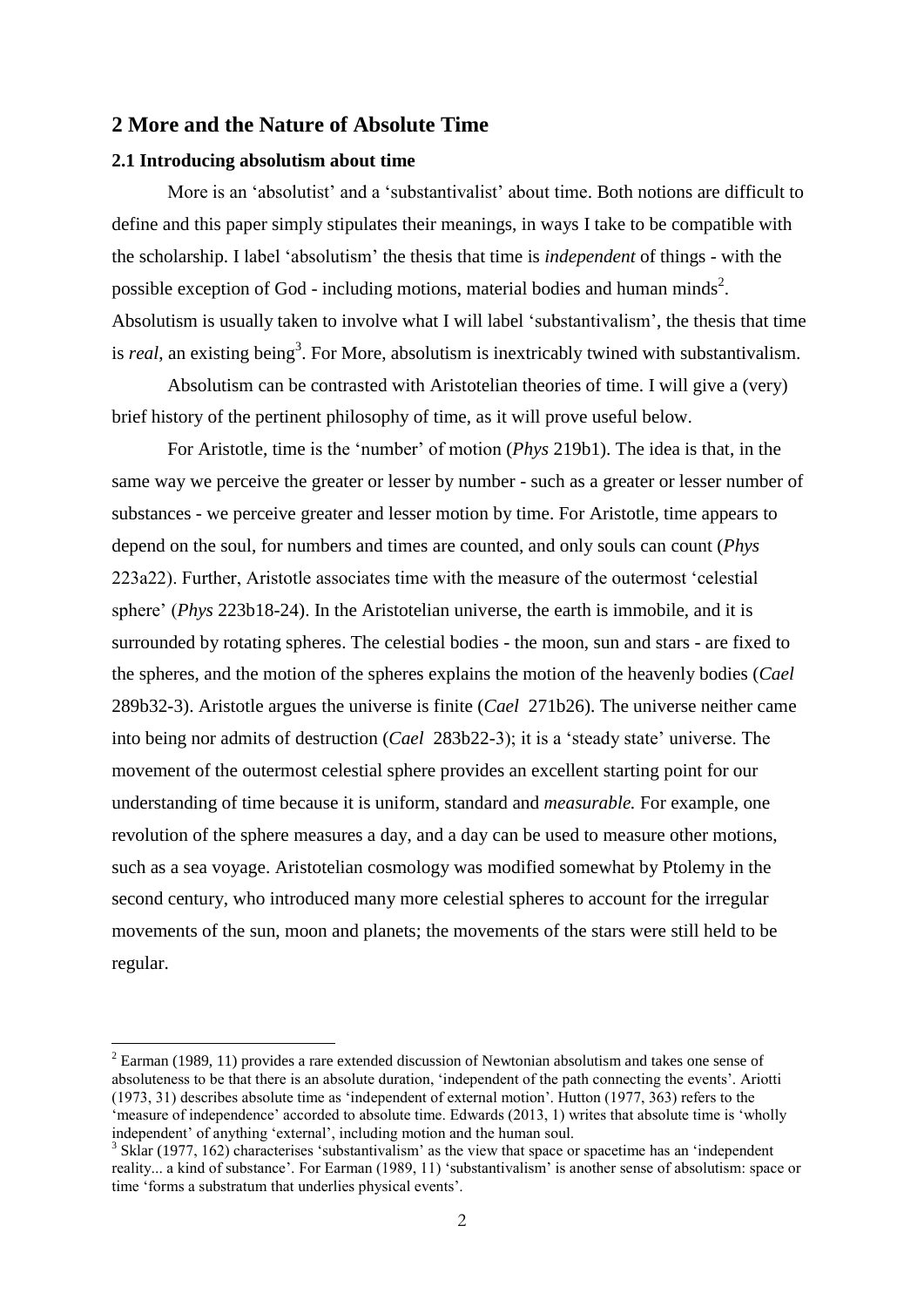Following the introduction of Aristotle's texts into twelfth century Western philosophy, Aristotelian philosophy of time came to dominate. The vast majority of subsequent accounts of time exhibited one or two Aristotelian themes: time is dependent on individual human souls; or, time is the movement (or the measure of the movement) of the outermost celestial sphere. These themes can be found in a wide range of thinkers, including Averroes, Albertus Magnus, Aquinas, Peter Aureol, Copernicus, Toletus, Galileo, Hobbes and Descartes. Very gradually, from the sixteenth century onwards, non-Aristotelian accounts were developed that took time to be independent of human souls and celestial motions. Scholars have argued that such absolute or quasi-absolute accounts can be found in a tiny minority of thinkers, including Bernadino Telesio, Giordano Bruno, Francesco Patrizi and Francisco Suárez<sup>4</sup>.

Around the 1640s, absolute accounts of time were developed by Pierre Gassendi and Jan Baptist van Helmont. From 1665-1666, Isaac Barrow set out what is sometimes said to be the 'first' English account of absolute time. As we will see, this is quite untrue. More developed his absolutism two decades earlier, contemporaneous with Gassendi and van Helmont.

### **2.2 More's evolving account of absolute time**

-

There is very little literature on More's account of time, and some of the few scholars who have written on it claim that More does not *have* substantive views on time. For example, whilst J. T. Baker (1930, 14) credits More with introducing absolute space and time into English philosophy - and reads More as conceiving time as an attribute of God - Baker provides almost no discussion and claims that More 'had but little' to say of time. Others go further. A. E. Burtt (1924, 149-154) claims, 'More was not much interested in time', and credits Barrow as being the first to develop an absolute account of time. Majorie Nicolson (1959, 158) briefly states that More advocated an absolute account of time in his *Poems* but adds that it was less More than Barrow who formulated the theories of absolute time that were developed by thinkers such as Newton. Max Jammer (2006, 69) argues that Barrow's philosophy of time 'appears to have been strongly influenced' by More's philosophy of *space*, overlooking More's account of time. Steffen Ducheyne (2008, 217) writes, 'More...

 $<sup>4</sup>$  On the Aristotelian view that time depends on soul, see Edwards (2013, 1-115). On the changing philosophies</sup> of time leading up to, and during, the early modern period more generally, see Ariotti (1973), Hutton (1977), Duhem (1985, 296-330), and discussions sprinkled throughout Pasnau (2011).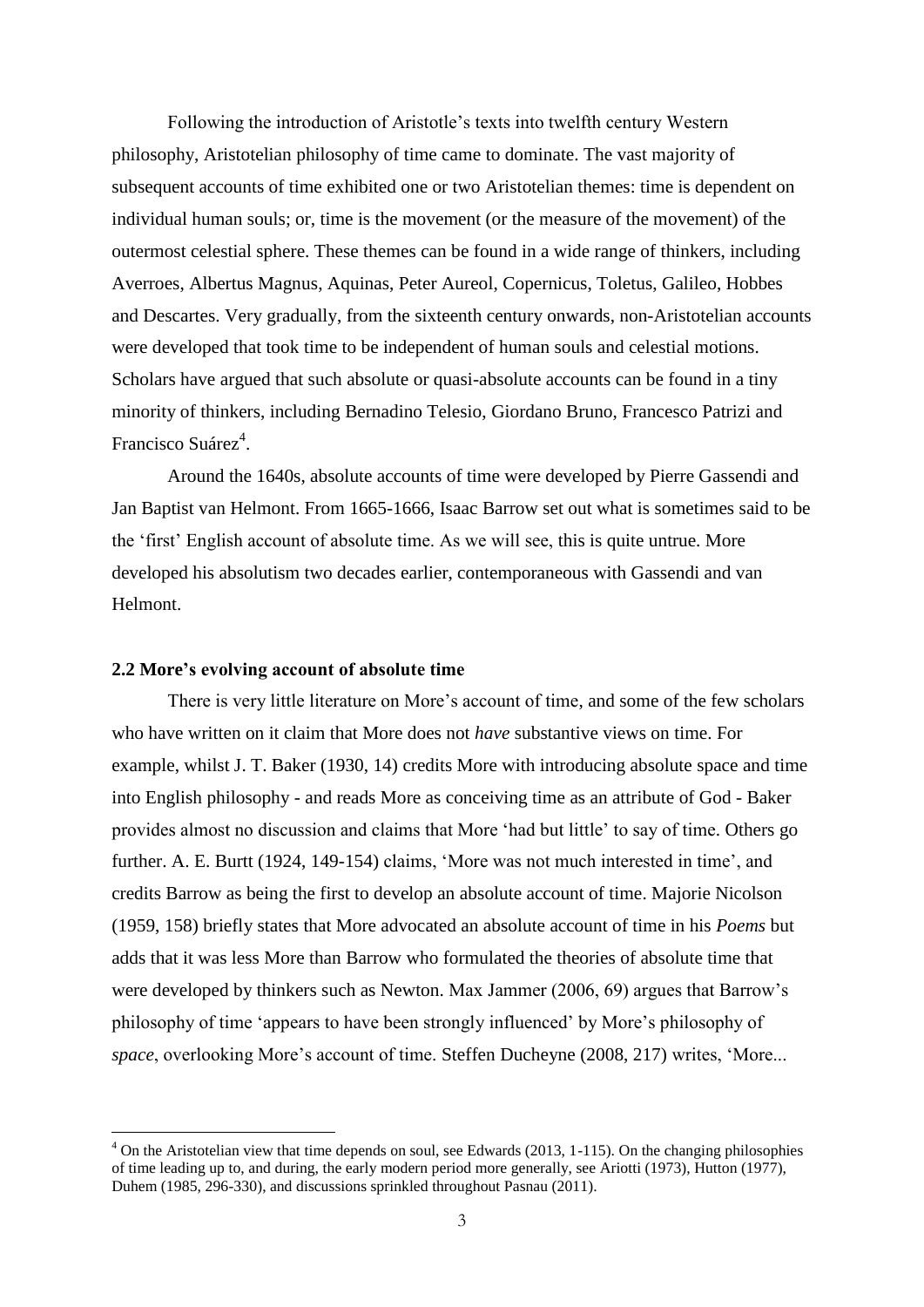said nothing of substance on absolute time' and denies that More equated time with eternal duration; I will say more on the latter below.

Even scholars who do not overlook More's account of time have surprisingly little to say about it. David Leech's recent study of More's rational theology discusses More's spatial views over several chapters, yet Leech (2013, 141) addresses More's views on time in just one solitary footnote. Jasper Reid's impressive (2012) study of More's metaphysics discusses various aspects of More's system as it relates to time but does not discuss the nature of time itself. Alan Gabbey (1982, 192-3) states that absolutism about space and time is an 'implied assumption' in More's letters to Descartes and to Conway, but Gabbey does not expand on this.

This section will rebuff the misperception that More lacks substantive views on time, and greatly expand on the existing scholarship that allows More holds views on time. More actually advances two accounts of time: an early account given in 1647, and a later account given from 1655 onwards. Below, I will show that these accounts are deeply connected.

We will begin with More's early account of time. More's 1642 *Psychodia Platonica* draws on neo-Platonism to characterise the universe as a sequence of eight emanations. More argues that the 'Platonicall Triad' that comprises the first three of these emanations - Ahad, Aeon and Psyche - can be unified with the Christian Trinity. Ahad, the One, is unified with the Christian God; Aeon, the Platonist mind, is unified with the Christian son of God, Christ; and Psyche, the Platonic Soul, is unified with the Christian Holy Spirit (*Poems* 10-12)<sup>5</sup>. As we descend from Ahad, the emanations become less real, until the eighth emanation - '*hyle'* or matter - barely exists. Matter is infinitely remote from God's goodness and perfection, leading to More's disparagement of it as 'perverse' and an 'old hag' (*Poems* 54). *Psychodia Platonica* does not offer an account of time, though there are passing references. For example, in the context of describing Psyche, More briefly writes, 'O life of Time, and all Alterity!' (*Poems* 13).

<sup>&</sup>lt;sup>5</sup> I cite More's works by abbreviated titles and page numbers; where appropriate, I follow with chapter/section numbers. "Poems" refers to the 1878 *Complete Poems of Henry More*. "Conway Letters" refers to the 1992 *Conway Letters*. "Dialogues" refers to the 1743 *Divine Dialogues*. "Metaphysicum" refers to the *Enchiridium Metaphysicum,* in the 1679 *Opera Omnia*; "Metaphysics" refers to Jacob's 1995 translation. "Antidote" refers to the *Antidote Against Atheism*; "Descartes Letters" refers to More's Descartes correspondence; "Cabbalistica" refers to *Conjectura Cabbalistica*; these latter three texts are collected - with individual paginations - in More's 1662 *A Collection of Several Philosophical Writings*.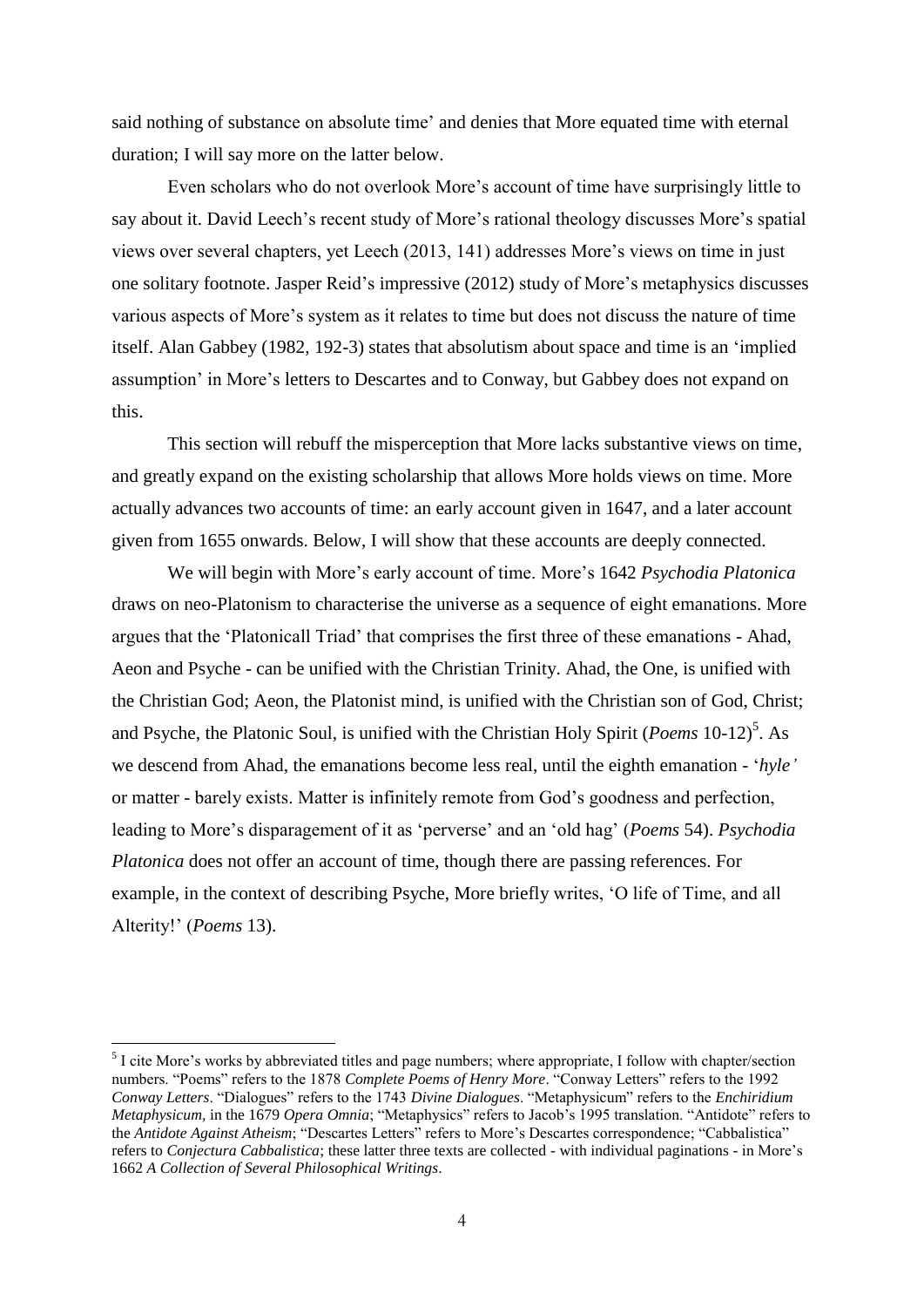*Psychodia Platonica* was reprinted in More's 1647 *Philosophical Poems*, and More added lengthy notes to the new edition. One of these notes is an extensive commentary on More's earlier description of Psyche:

For what is time but the perseverance of the motion of the soul of the world, while she by her restless power brings forth these things in succession, that Eternity hath at once altogether. For such is the nature of *Aeon* or *Eternity*, viz. A life exhibiting all things at once, and in one...

The seed of a plant hath all the whole tree, branches, leaves, and fruit at once, in one point after a manner closed up, but potentially. Eternity hath all the world in an indivisible indistant way at once, and that actually.

*Psyche* or the Soul of the world, when she begins this world, begets a grosser kind of Alterity... as the seminall forme spreads out it self, and the body it inacts into distant branches from the quiet and silent seed, making that actuall in time and succession which could not be here below in bodies at once. See *Plotin. Ennead 3. lib. 7. cap. 10*. where the nature of time is more fully described (*Poems* 136).

To explain this passage, we must detour into the metaphysics of Plotinus.

Plotinus' *Enneads* rejects Aristotle's account of time in favour of developing (what he takes to be) Plato's account. The *Enneads* are somewhat obscure but I will attempt to render them clearly. At the heart of Plotinus' metaphysics is 'Soul', the divine world soul which creates the natural world. I capitalise 'Soul' to distinguish this notion from that of lowly, individual human souls. For Plotinus, eternity is the Soul at rest (III, 7, 7). Time is a 'descent' from eternity; there is no time in eternity but time can be created out of the concept of progressive derivation, which remained latent in the divine eternity (III, 7, 11). When Soul stirred from its rest to create the natural world, time stirred with it. Plotinus compares this process to the growth of a seed:

A seed is at rest; the nature-principle within, uncoiling outwards, makes way towards what seems to it a large life; but by that partition it loses; it was a unity self-gathered, and now, in going forth from itself, it fritters its unity away... To bring this Cosmos into being, the Soul first laid aside its eternity and clothed itself with Time... Time, then, is contained in differentiation of the Life; the ceaseless forward movement of Life brings with it unending time (III, 7, 11).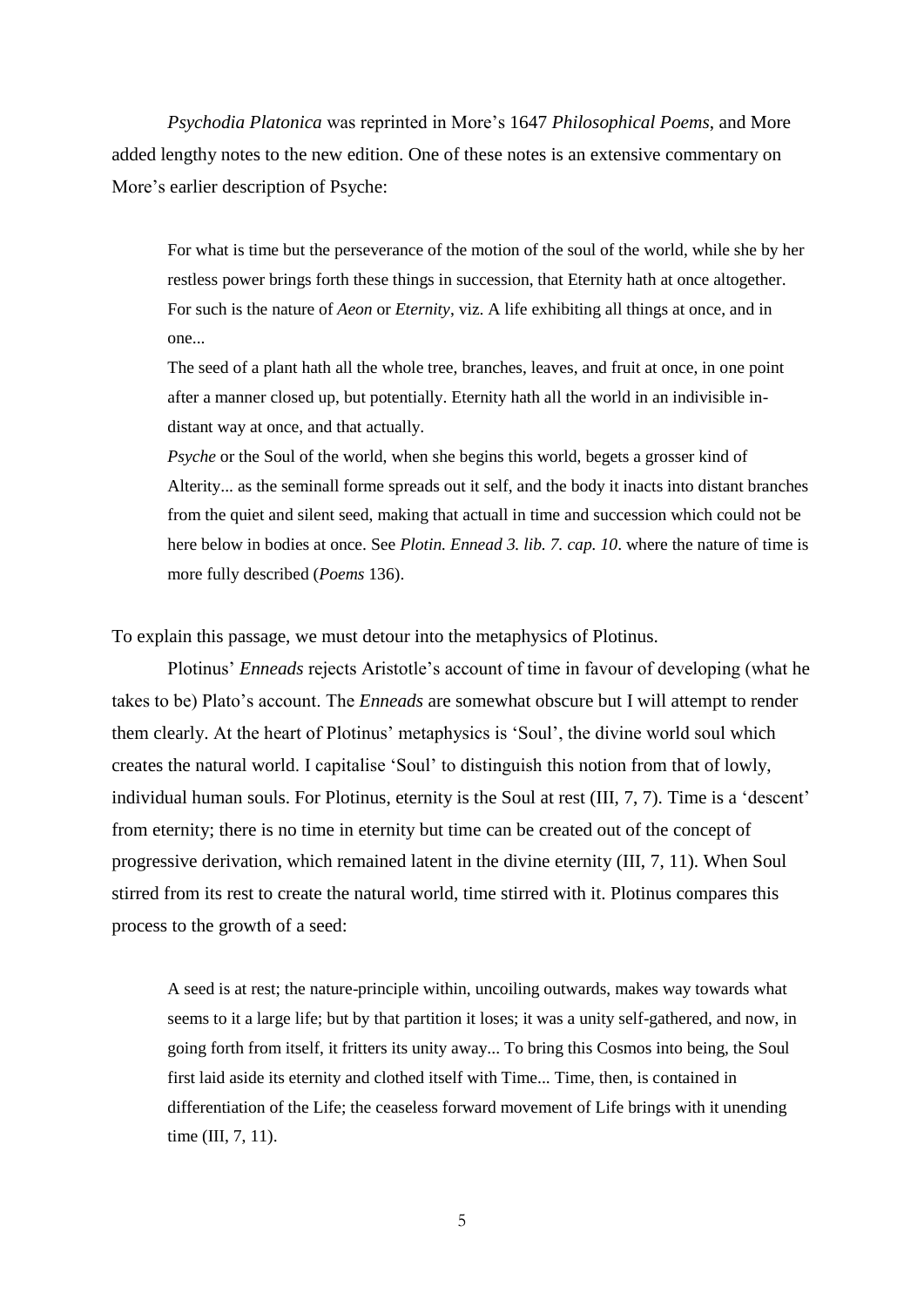For Plotinus, eternity is the life of the Soul 'in repose', containing - like a seed - all differentiation within itself. In contrast, time is the life of the Soul 'in movement', a moving image of eternity (III, 7, 11).

On Plotinus' view, the existence of time is closely tangled with the existence of the Soul:

And this is how Time is omnipresent: that Soul is absent from no fragment of the Cosmos just as our Soul is absent from no particle of ourselves. As for those who pronounce Time a thing of no substantial existence, of no reality, they clearly belie God Himself whenever they say 'He was' or 'He will be': for the existence indicated by the 'was and will be' can have only such reality as belongs to that in which it is said to be situated (III, 7, 13).

The created world stems from the moving Soul, and time is the life of the Soul in motion. As Soul permeates the world, so does time. Against Aristotle, Plotinus is explicit that the motion of the heavens allows us to measure time but it is not time (III, 7, 12). In this context, he writes:

[W]hen we come to Time itself there is no question of its being 'within' something else: it must be primary, a thing 'within itself'. It is that in which all the rest happens, in which all movement and rest exist smoothly and under order (III, 7, 12).

In this passage, Plotinus advances an absolute conception of time, as a thing that is independent, 'within itself'. Contra Aristotle, time is not dependent on motion, rather time is that in which motion *and* rest occurs<sup>6</sup>.

We are now in a better position to understand More's early account of time; key to it is More's unification of the Platonic Triad with the Christian Trinity. Above, More describes the nature of '*Aeon* or *Eternity*' - the nature of Christ or God - as a 'life exhibiting all things at once'. Thus, there is no alterity (i.e. otherness or differentiation) or succession in Eternity, in Christ or God.

More goes on to write that '*Psyche* or the Soul of the world' begets a grosser (i.e. coarser) kind of alterity. Recall that, for More, 'Soul' is unified with the Holy Spirit. In Christian theology, the Holy Spirit is God's active presence in the world. For example, the opening lines of *Genesis* (1:1-2) state that at the beginning the earth was without form and

For more on Plotinus, see Heath (1936, 43-4) and Clark (1944).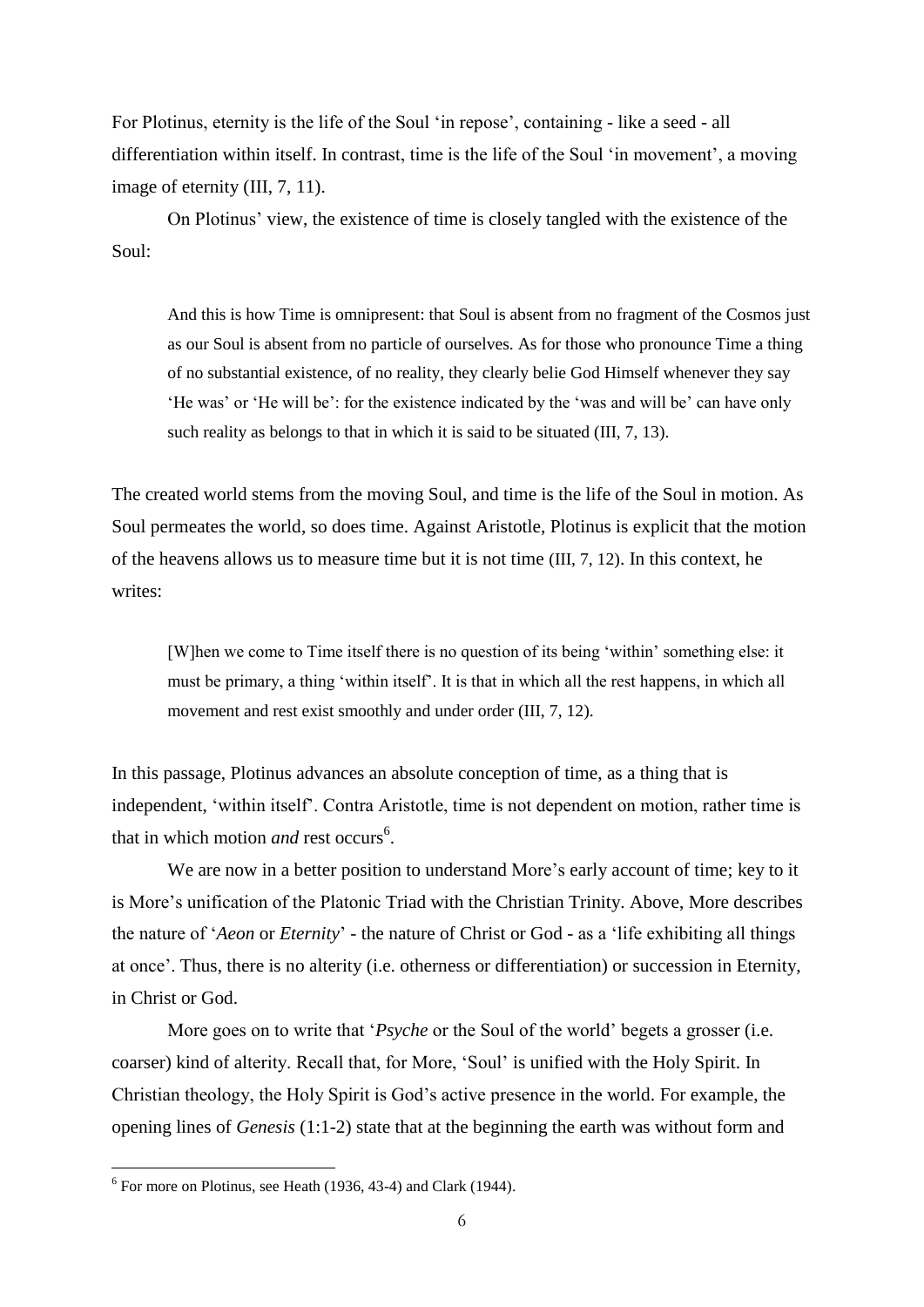void, darkness was over the face of the deep, 'And the Spirit of God was hovering over the face of the waters'. Psalm 104:6 states that God established the earth and 'covered it with the deep as with a garment'. Echoing this, More describes how each of the stars that God creates is 'but a knot' tied in Psyche's garment (*Poems* 92). Psyche - understood as the Holy Spirit, God's active presence - brings forth things from Eternity that are 'at once together' into succession, and it is this that produces alterity.

More is arguing that when the Holy Spirit draws alterity out of Eternity, she draws time with it. More has simply adapted Plotinus' account of time, going so far as to borrow Plotinus' analogy of a seed. On this view, time is absolute: it exists independently of everything, including human souls and motion, with the exception of the divine Holy Spirit. Time also appears to be real, hence substantival.

More's later account of time makes its first appearance in the 1655 Appendix to More's *Antidote Against Atheism*. Here, More puts forward three possible accounts of space (*Antidote* 163-5; VIII: 1-6). First, the 'Immensity of the Divine essence' could be the subject of that diffusion and measurability; in other words, space could be God's immensity. Second, space is not a real thing, merely 'the large and immense capacity' for holding matter. Third, space could *be* an incorporeal substance, necessary and eternal: God. More does not choose between these accounts, and Reid (2012, 164) argues that this text marks a transitional point in the evolution of More's account of space; more on this below. Of the three possible accounts of space, time is only mentioned with regard to the first.

Having argued that infinite space could be an attribute of God - his infinite immensity - More makes a similar case for time:

Now there is the same reason for *Time* (by *Time* I mean *Duration*) as for Space. For we cannot imagine but that there has been such a continued Duration as could have no beginning nor interruption. And any one will say it is non-sense that there should be such a necessary duration, when there is no reall Essence that must of it self thus be always, and for ever so endure. What or who is it then that this eternal, uninterrupted and never-fading duration must belong to?... I say that those unavoidable imaginations of the necessity of an Infinite Space, as they call it, and Eternal duration are, are no proofs of a Self-existent Matter, but rather obscure sub-indications of the necessary Existence of God (*Antidote* 164; VII: 2).

7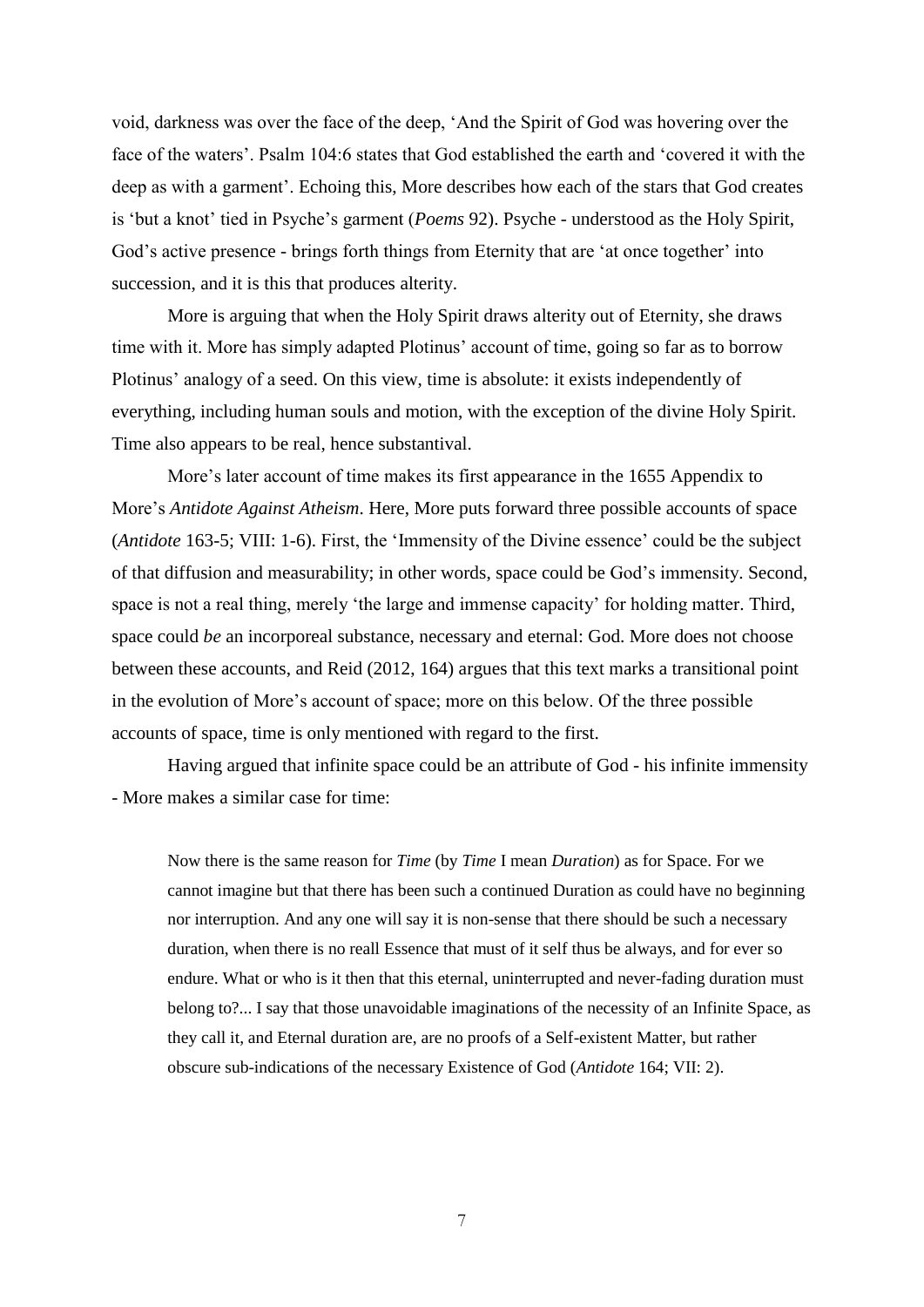Duration is the time over which something exists, or endures<sup>7</sup>. Created beings have a finite duration; for example, a tree might exist for seventy years. In contrast, God has infinite duration, as God exists always. Earlier in this text, More discusses God's attributes, including 'Duration as Essence' (*Antidote* 14; IV: 1). This implies that we should literally understand the duration of a thing as its essence, its being. This reading is confirmed by a later text, where More states, 'As a being is... so also is its duration'<sup>8</sup> (*Metaphysics* I 35; V:9). In this passage, More is arguing that we are compelled to imagine a time, or a duration, that has no beginning or interruption. This time must be the duration of an essence or being, and the only eternal essence is God; consequently, time or eternal duration is an 'obscure sub-indication' of God. The fact that More *only* puts forward one account of time in this text - as opposed to the three accounts of space - strongly suggests that More takes this to be the correct account of time, even though he has not yet decided which is the correct account of space. Below, I argue that there is a strong continuity between More's account of the perseverance of the Psyche and God's duration; this also supports this suggestion, as this continuity would not be compatible with the view that time is an unreal capacity or identified with the substance of God.

In the context of discounting More as one of the sources that Newton may have drawn on in formulating his absolutism about time, Ducheyne claims that More does *not* identify time with eternal duration. In support of this claim, Ducheyne cites this same passage<sup>9</sup>:

Plato and later Neo-Platonists, although some pointed to the connexion between time and eternity, did not go as far to identify both... Equating time and eternal duration is... clearly absent in Barrow's and More's account of time... More (1662, 164) explicitly stressed that an infinite duration is inconceivable (Ducheyne, 2008, 222).

Against Ducheyne, this passage precisely argues that an infinite duration *is* conceivable: More argues that we cannot imagine *but* that there has been such a continued duration as could have no beginning nor interruption. Perhaps the explanation for Ducheyne's misreading is More's relentless use of double negatives.

<sup>&</sup>lt;sup>7</sup> Descartes writes that the duration of a thing is 'a mode under which we conceive the thing in so far as it continues to exist' (CSM I 211; AT VIIIA 26); it is possible that More's notion of duration is drawing on Descartes'.

<sup>8</sup> *Ut est igitur Ens, sic & illius Duratio est* (*Metaphysicum* 157; V: 9).

<sup>9</sup> Identifying the object of Ducheyne's reference is tricky because each text in More's *Collection* is individually paginated, and Ducheyne does not give the text's name. However, of all the multiple page 164s in the *Collection*, this is the only one that mentions time*.*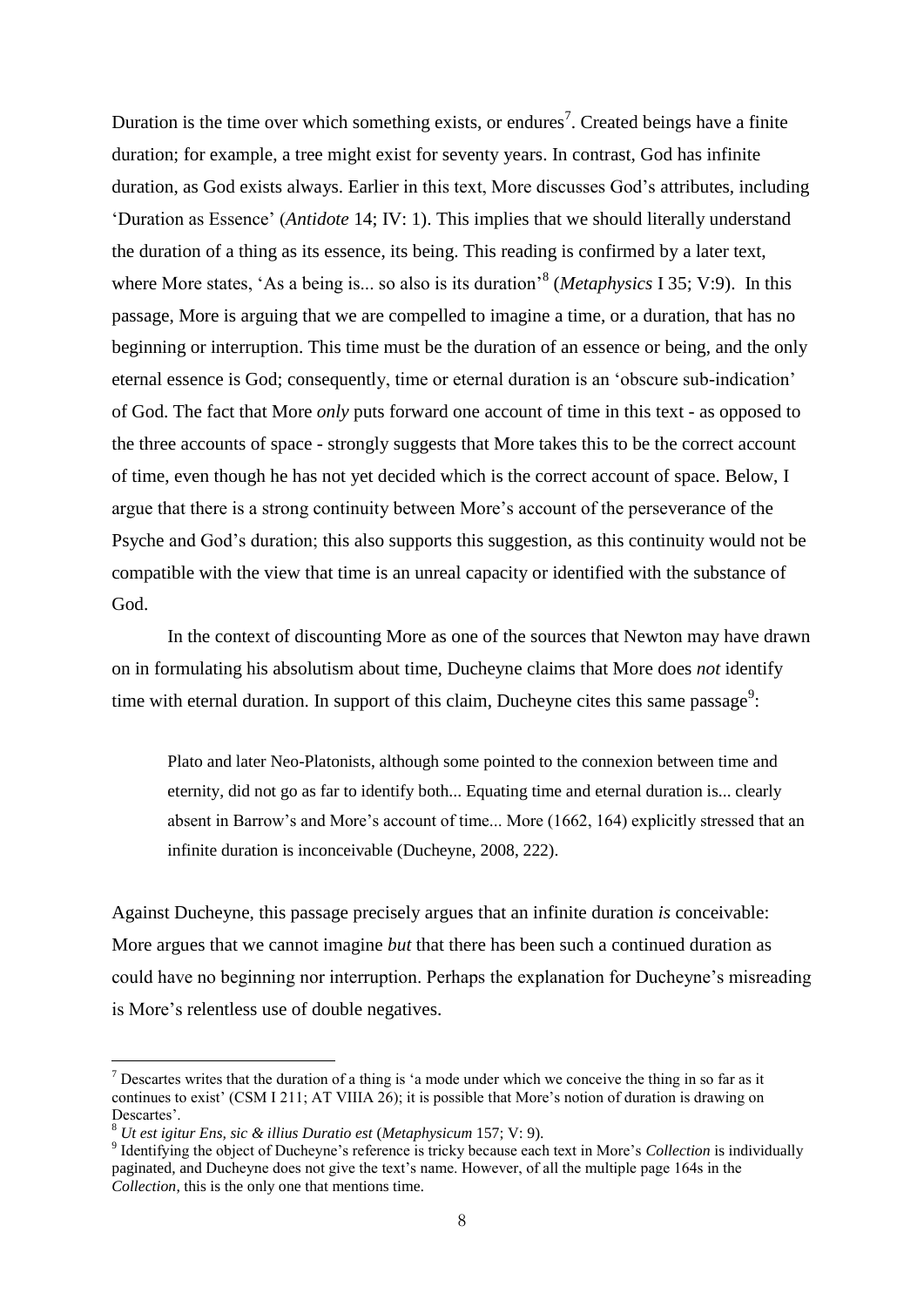More presents his later account of time in several further texts, including the 1668 *Divine Dialogues.* In response to the suggestion that an 'eternity of duration' is necessarily conceivable before the world is created, one character approvingly explains, 'and this marvellously *anticipating eternity* is the proper and necessary *eternal duration of God*... the *permanent expansion* or *amplitude* of the *radical essentiality of God'* (*Dialogues* 448-9; III: 40). Similarly, the Scholia added to Chapter VIII of the 1679 edition of the *Enchiridium Metaphysicum* states:

[W]hen we meet with this sort of immobile and external extension [i.e. space], what can be more agreeable to reason than that we refer to God?...

The same explanation is of any time which some suppose antemundane, which they should more correctly call antemundane duration, which they conceive even successive, but also necessary, and which cannot not be... [Space and time] are certain adulterated representations of the divine eternity and immensity... certain external (but necessary) concomitants of the divine existence, that it is necessary that one be, indeed, a certain obscure revelation of the divine presence, the other, indeed, of its duration<sup>10</sup> (*Metaphysics* I 68-9; VIII Scholia: 13).

Again, More is arguing that time is the eternal duration of God.

<u>.</u>

It might be thought that More's early account of time bears little relation to his later account. However, I argue they are deeply connected. I make this case by discussing two important points of similarity pertaining to duration.

First, I argue that the identification of divine duration and time, central to More's later account, is implicit in More's early account. Above, More's *Poems* states that time is the 'perseverance of the motion of the soul of the world'. The 'perseverance' of a thing is its continuance, or existence, over time; and the time over which something continues to exist is its duration. In stating that time is the perseverance of the motion of the soul of the world, I argue that More is implicitly stating that time is the duration of the motion of the Holy Spirit: time is the duration of God's active presence in the world. On More's later account,

<sup>10</sup> *cum in ejusmodi immobile aeternumque Extensum incidimus, quid rationi magis consentaneum esse potest quam ut referamus ad Deum?... Eademque ratio est de tempore quodam, quod quidam singunt, Antemundano, quam Durationem Antemundanam rectius appellaverint; Quam successivam etiam concipiunt, sed & necessariam, & quae non potest non esse... adulterinas quasdam esse Aeternitatis Immensitati sque Divine Repraesentationes... externa quaedam, (sed necessaria) Divinae Existentiae Concomitantia, ut necesse sit alteram quidem revera esse obscuriorem quandam Divinae Praesentiae exhibitionem, alteram vero Illius durationis* (*Metaphysicum* 172; VIII Scholia: 13)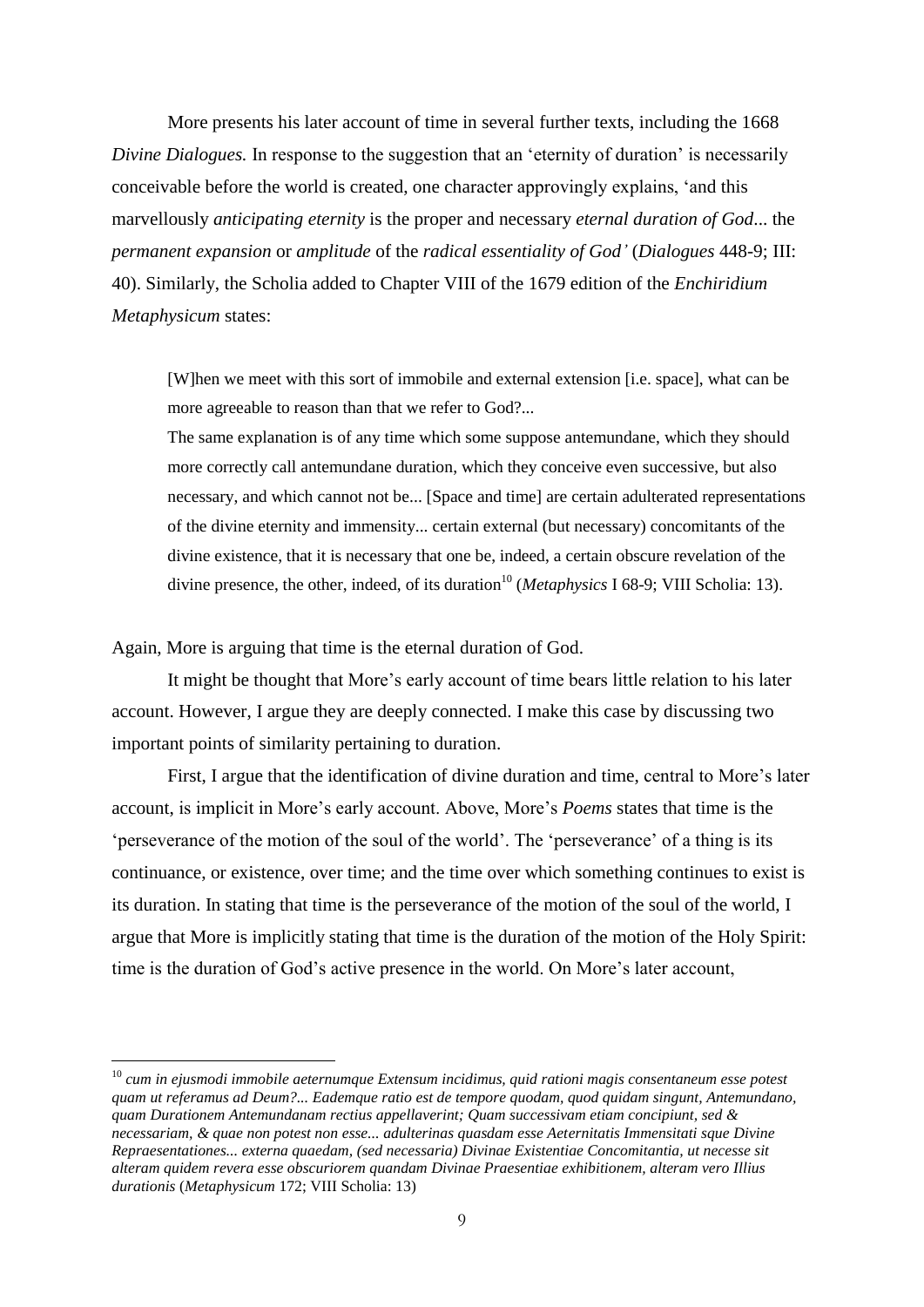discussion of the Holy Spirit largely falls away<sup>11</sup>, and time simply becomes the duration of God, but the identification of divine duration in some sense with time has remained constant.

Second, I argue that More's understanding of divine duration is rooted in his *Poems*. Traditionally, God is held to be a unified or simple being, lacking parts. In the *Divine Dialogues* and the *Enchiridium Metaphysicum*, More aims to show that, whilst God has duration, that duration is not successive. More conceives successive duration as having a 'fluid' (*fluxa*) existence, consisting of 'successive and alternate' (*successiva & alterativa*) parts that are spread out across the past, present and future (*Metaphysics* I 89; X: 15).

For More, God cannot have successive duration because that would be incompatible with divine simplicity. More argues that, whilst the duration of created beings is successive, that of God is not. For example, in the *Divine Dialogues*, one character asks the following (in language which echoes More's Poems). 'For what can be more contradictious, than that all things should have been really and essentially with God from all eternity at once, and yet be born in time and succession?' (*Dialogues* 47; I: 15). In response, another character explains that, while both God and his creation endure, only the latter's duration is successive. God's duration is compared to the permanency of a steady rock channel through which water passes; this channel has duration but 'it is in no such successive defluxion, tho' the water be' (*Dialogues* 49-50; I:15). A few years later, More explains why the duration of some beings is successive, whilst God's is not. 'If a being is in number one and the same, the whole coexisting at the same time, its duration, from the point at which it first existed till it ceased to exist, is a certain present thing and one in number... permanent duration bears its origin from the numerical identity of the subject<sup> $12$ </sup> (*Metaphysics* I 35; V: 9). If a being exists permanently - the phrase 'in number one and the same' implying a lack of parts - its duration will not be successive. In contrast, a being with 'flowing parts' has successive duration.

This distinction, between God's non-successive duration and successive duration, parallels the distinction More drew in his early account of time between the Soul's life at rest and the Soul's life in motion. In 1647, More explained that Eternity - Christ or God - was a 'life exhibiting all things at once, and in one', and Eternity was contrasted with the created world's alterity and succession. This is exactly the distinction More draws in his later work: God exists permanently and all at once, whilst the created world exists with successive and

<sup>&</sup>lt;sup>11</sup> Though not entirely. The mature More discusses ways that the 'permanent and identical', 'life and duration' of the Holy Spirit might have produced the world through emanation (*Metaphysics* I 84; X: 5).

<sup>12</sup> *Si sit unum idemque numero Ens totum coexsistens simul, duratio illius, ex quo primum exstiterit usque dum desiverit exsistere, est una quaedam eademque numero Praesentia... pateat Durationem permanentem suam originem trahere ex identitate numerica Subjecti attribuitur* (*Metaphysicum* 157; V: 9).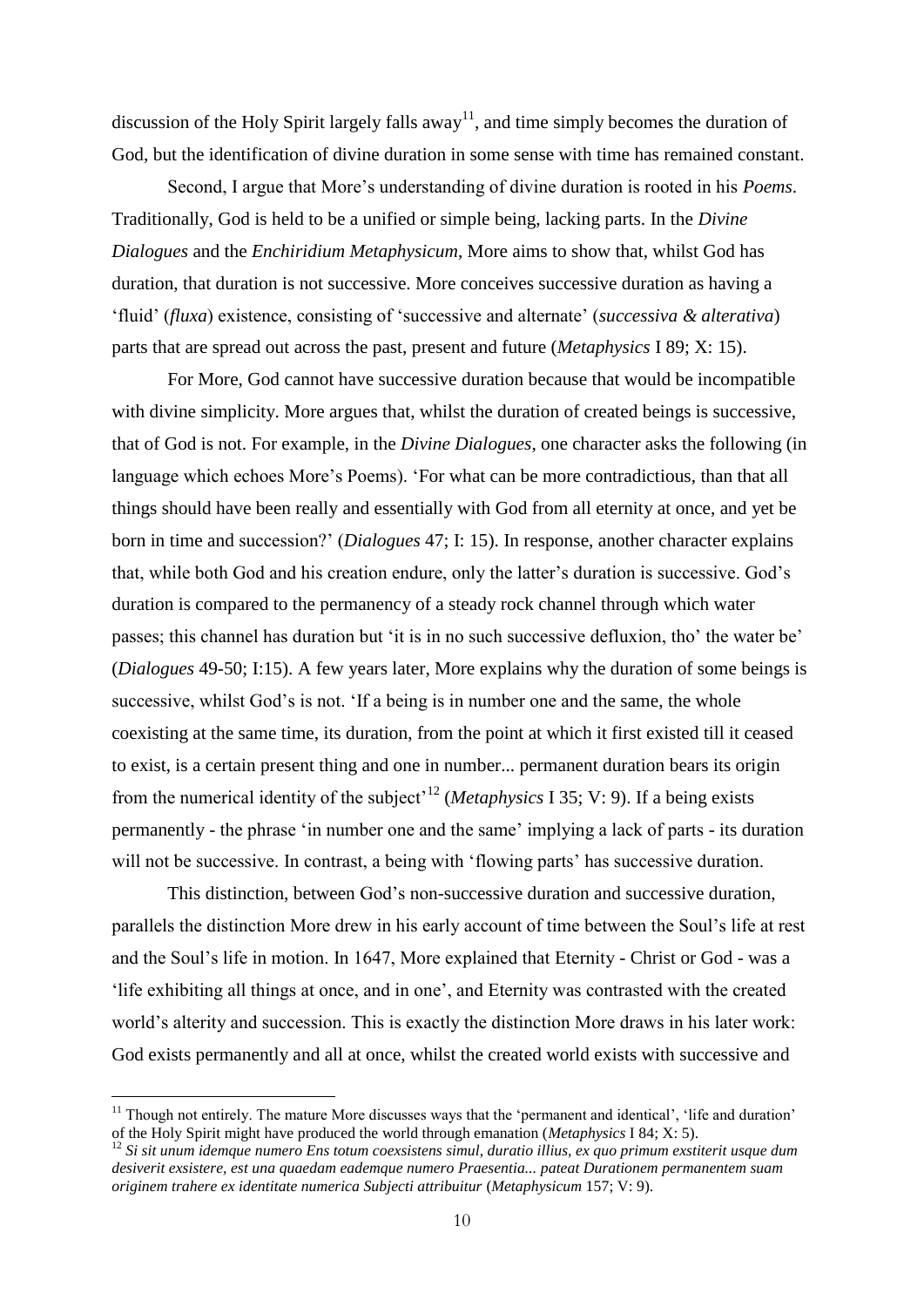alternate parts. The deep continuity between More's early and later accounts of time provide evidence of the lasting influence of Plotinus on More's metaphysics.

# **3 Why Did More Develop an Absolute Account of Time?**

There is a (surprisingly) small body of literature on why sixteenth and seventeenth century thinkers developed absolute accounts of time. As these thinkers did not record their reasons, scholars must reconstruct their reasons and show why they are plausible. Three such kinds of reasons have been suggested. I will discuss them in turn, showing that only the first can be plausibly applied to More. Following this discussion, I will give a fourth reason.

The first reason offered in the scholarship to explain the development of absolute time is the returning influence of Platonism, as Plato and Platonists such as Plotinus arguably held absolute accounts of time. Although several scholars credit this influence they give little  $\delta$  detail<sup>13</sup>. As this paper has shown, in More's case the influence of neo-Platonism is readily apparent. However, it is significant that whilst in 1642 More had read Plotinus' account of time - indicated by More's brief description of Psyche as the life of time - More's own account did not appear until 1647. This suggests that another factor was at work in the intervening period.

The second kind of reason concerns developments in cosmology and physics, including the implications of Galileo's work and heliocentrism<sup>14</sup>. The latter particularly contributed to the undermining of the view that time is the motion (or the measure of the motion) of the outermost celestial sphere, as heliocentrism does not fit as neatly with the celestial sphere cosmology as geocentrism. It is possible to modify Aristotelian cosmology such that time becomes the regular motion (or the measure of the motion) of the stars rather than the outermost celestial sphere. However, as Piero Ariotti (1973, 41) argues, on this modification the regularity of the celestial motions becomes problematic, as it is no longer 'mechanically guaranteed' by the spheres. More held heliocentrism from  $1642^{15}$  but did not advance a view of time until later; again, this suggests that another factor was at work.

<sup>&</sup>lt;sup>13</sup> See Burtt (1924), Baker (1935b, 279), Ariotti (1973, 50), and Hutton (1977, 345).

<sup>&</sup>lt;sup>14</sup> On the implications of Galileo's thought, see Burtt (1925, 81-4) and Baker (1935b). On the undermining of Aristotelian cosmology, see Baker (1935b, 278), Heath (1936, 82), Ariotti (1973), Daniel (1981), and Čapek (1987).

<sup>&</sup>lt;sup>15</sup> See More's *Poems* (77). Interestingly, Nicolson (1959, 130) suggests the Cambridge Platonists may have been 'peculiarly receptive' to heliocentrism because they saw it as a return to classical cosmologies. Nicholson does not substantiate her suggestion but evidence can be found in More's *Conjectura Cabbalistica* (82; II:1) which attributes heliocentrism to the Pythagoreans.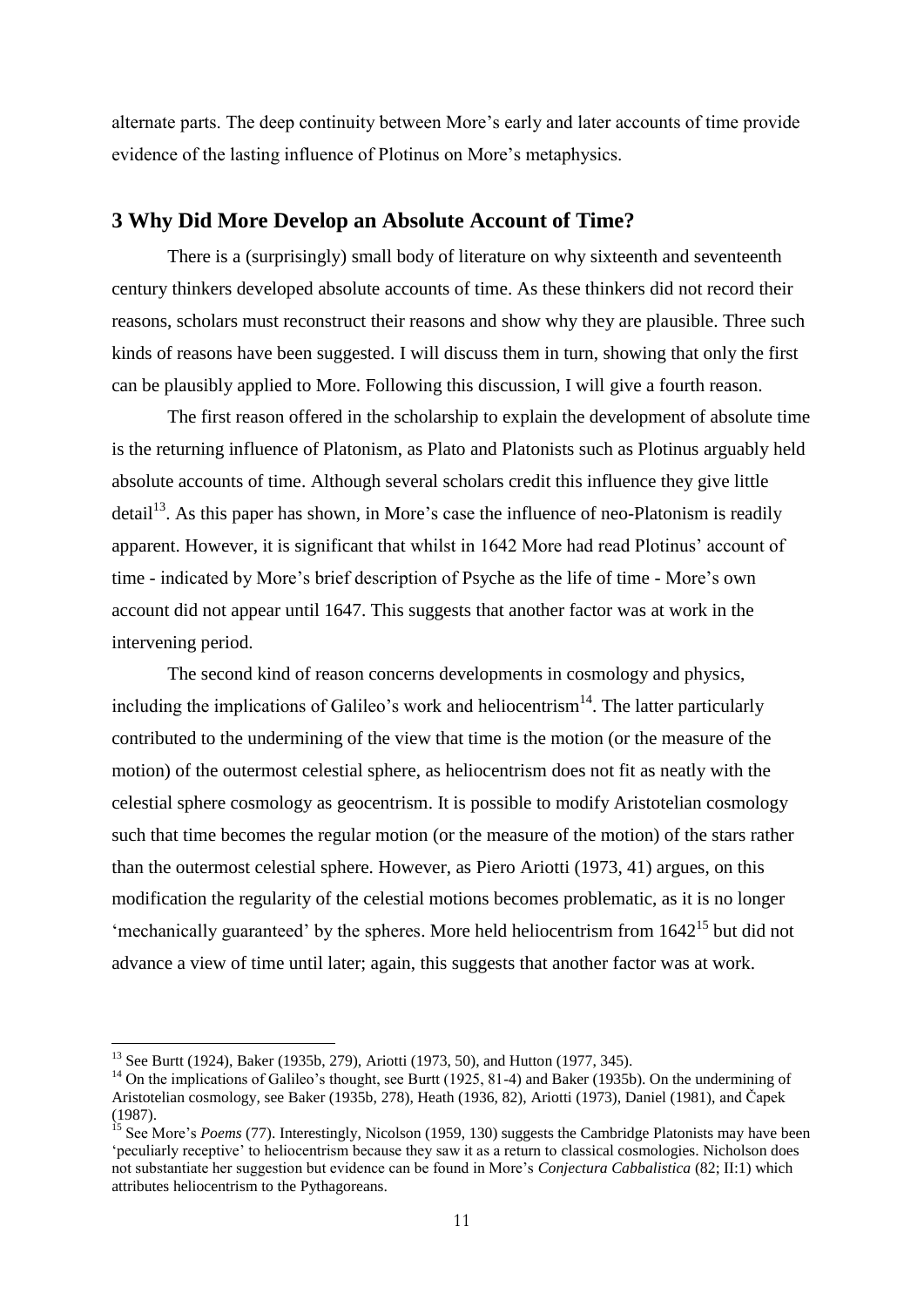The third reason is offered by Geoffrey Gorham (2012, 24-6) who argues that the success of spatial absolutism, coupled with a tradition of space-time parallelism, encouraged seventeenth century philosophers to freely extend the attributes of absolute space to time with 'little independent rationale'. Gorham argues that this 'largely analogical and parasitic foundation' for absolute time is apparent in More, Barrow and Newton. Gorham's thesis fits neatly with the increasing amalgamation of mathematics with natural philosophy in the seventeenth century, which for example integrated Euclidean geometry with absolute space  $16$ . More was not overly concerned with mathematics in this regard. But what of Gorham's thesis that absolute theories of space led to parasitic theories of time? Against Gorham, I argue that whilst this thesis may hold true for Barrow and Newton, it does not hold true for More. To explain why, we must contrast More's views on time with his views on space.

Reid (2012, 96-7) has convincingly shown that More's views on space evolved dramatically, such that - over several decades - space found itself 'leaping up' from near the bottom of More's ontological hierarchy almost to the very top. Reid argues that, in More's earliest work, More associates space with matter, as indicated by the way that More similarly disparages matter and space. For example, More writes, 'For who will not say that Space or Vacuum is infinitely worse, then any reall thing, and yet its extension is infinite' (*Poems* 142). Reid finds further confirmation of this early view in More's 1649-1651 letters to Descartes and Conway, where More argues that the notion of 'empty space' - space devoid of matter - is not a contradiction. Through various thought experiments, More argues that a space empty of matter would have a measurable extension, parts, and duration. In a 1651 letter to Conway, More writes:

There is the same reason of duration that there is of extension, but duration belongs to Nonentityes. as you will presently confesse. For suppose after the world had continued 1000 yeares, God annihilated it, and that now since the world was made againe, it were but a thousand, did not the absence of the world, or the Non-World as I so speake, continue above three thousand yeare (*Conway Letters* 487).

If God were to annihilate the world, and later remake it, the intervening 'Non-World' - or, empty space - would still have duration<sup>17</sup>. The implication is that this empty space is a 'nonentity': it has extension and duration but is unreal. As Reid (2012, 96) explains, 'The infinite

 $16$  See Reid (235-6) for discussion of geometrical space in Barrow and Newton.

<sup>17</sup> See also More's *Descartes Letters* (73-4).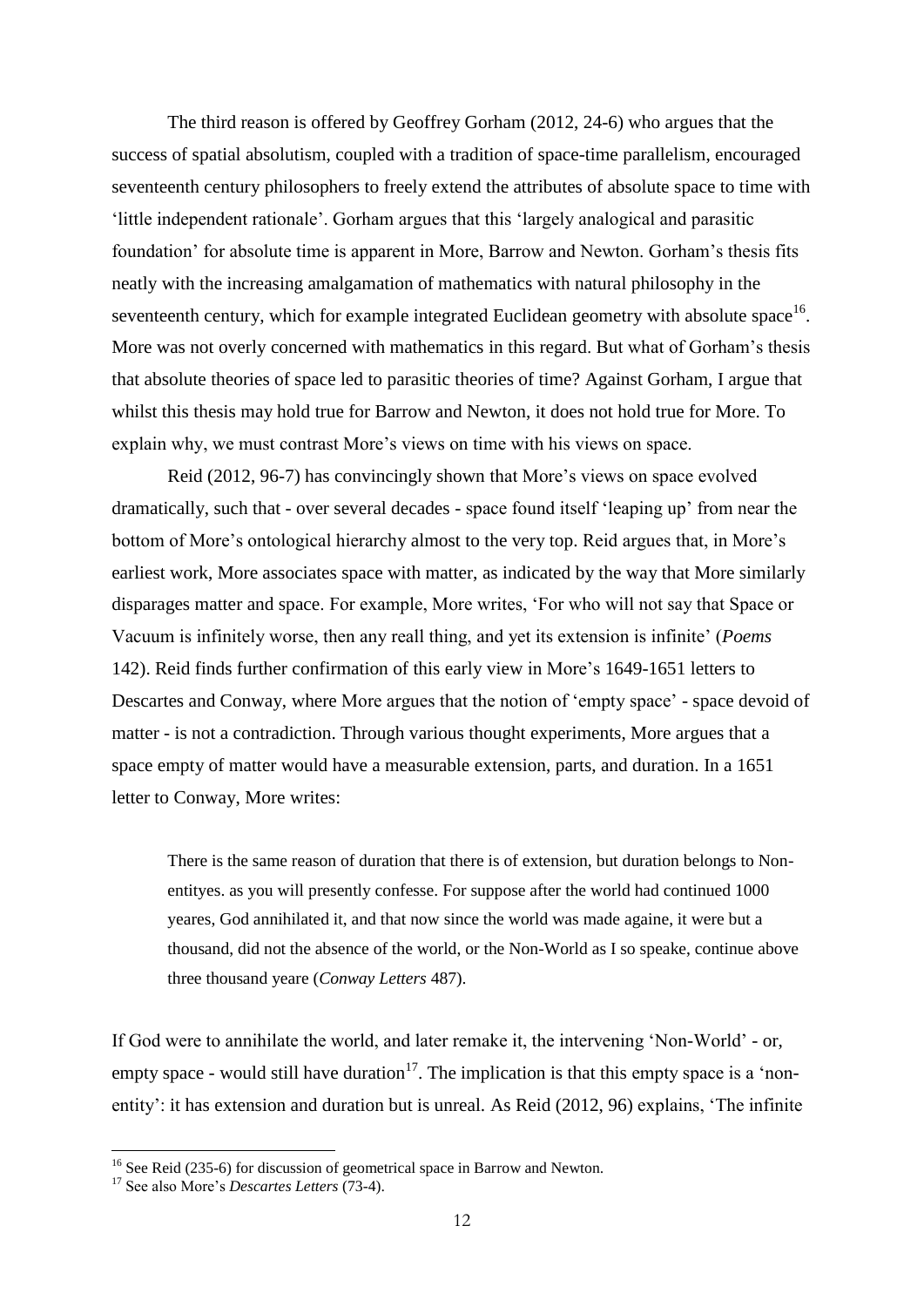antemundane void, in this early period, was unreal to the extent that there was no *actual* thing there, but only the *possibility* that something should be put there'. Incidentally, this passage substantiates Gabbey's claim that More advances an absolute account of time in his letters to Descartes and Conway; here, More holds that there would be time even in the absence of the world.

In contrast to his early account of space, in 1647 More holds time to be a real thing sitting much higher up the ontological totem pole, identified with the continuance of the motion of the Holy Spirit. Further, whereas the 1655 Appendix to the *Antidote Against Atheism* appears to be a transitional point in More's views on space, the fact that More only advances one view on time - time as God's eternal duration - suggests that this view is not in transition. Later in his career, in the *Divine Dialogues* and the *Enchiridion Metaphysicum*, More argues that both time and space are attributes of  $God<sup>18</sup>$ . Against Gorham, I argue there is no space to time parasitism in More. If, by 1655, More already held his mature account of time but not his mature account of space, then - far from his views on time being parasitic on his account of space - More's account of time *preceded* his account of space. Even if readers are not persuaded that More held his mature account of time by 1655, the account of time set out in More's *Divine Dialogues* is given independently of his account of space, implying that More developed his mature views on space and time symmetrically.

I argue another reason altogether underlies the development of absolute time in More: his reaction to Descartes' cosmology and cosmogony. I will outline the pertinent parts of Descartes' work, explain why it could prompt one to adopt an absolute account of time, and finally argue that this is a factor in More.

Descartes' 1644 *Principles of Philosophy* argues that the material world is a matterfilled plenum. Matter moves in 'vortices', rings of material bodies in motion, akin to whirlpools or whirlwinds. Vortex theory underlies Descartes' cosmology; for example, the orbit of the planets around the sun is explained by the way they are carried along in vortices (CSM I 266; AT VIIIA 202). Vortices also lie at the heart of Descartes' cosmogony, his account of how the universe came to be the way it is. Descartes - wary of clashing with the Church over *Genesis* - describes this cosmogony as a hypothesis but explains that even if it is false it will have achieved something if it agrees with our observations. Descartes' cosmogony is important because it is the first early modern *mechanist* account, aiming to

-

 $18$  For example, More argues that space shares at least twenty of God's titles, including one, simple, immobile, eternal, complete, independent, existing from itself (*Metaphysics* I 57; VIII: 7). Space is God's immensity (*Metaphysics* I 60; VIII: 13). Further literature on More's mature account of space includes Burtt (1924, 135- 42), Baker (1930, 6-13; 1935b, 281-84), Hall (1990a), and Castro (2011).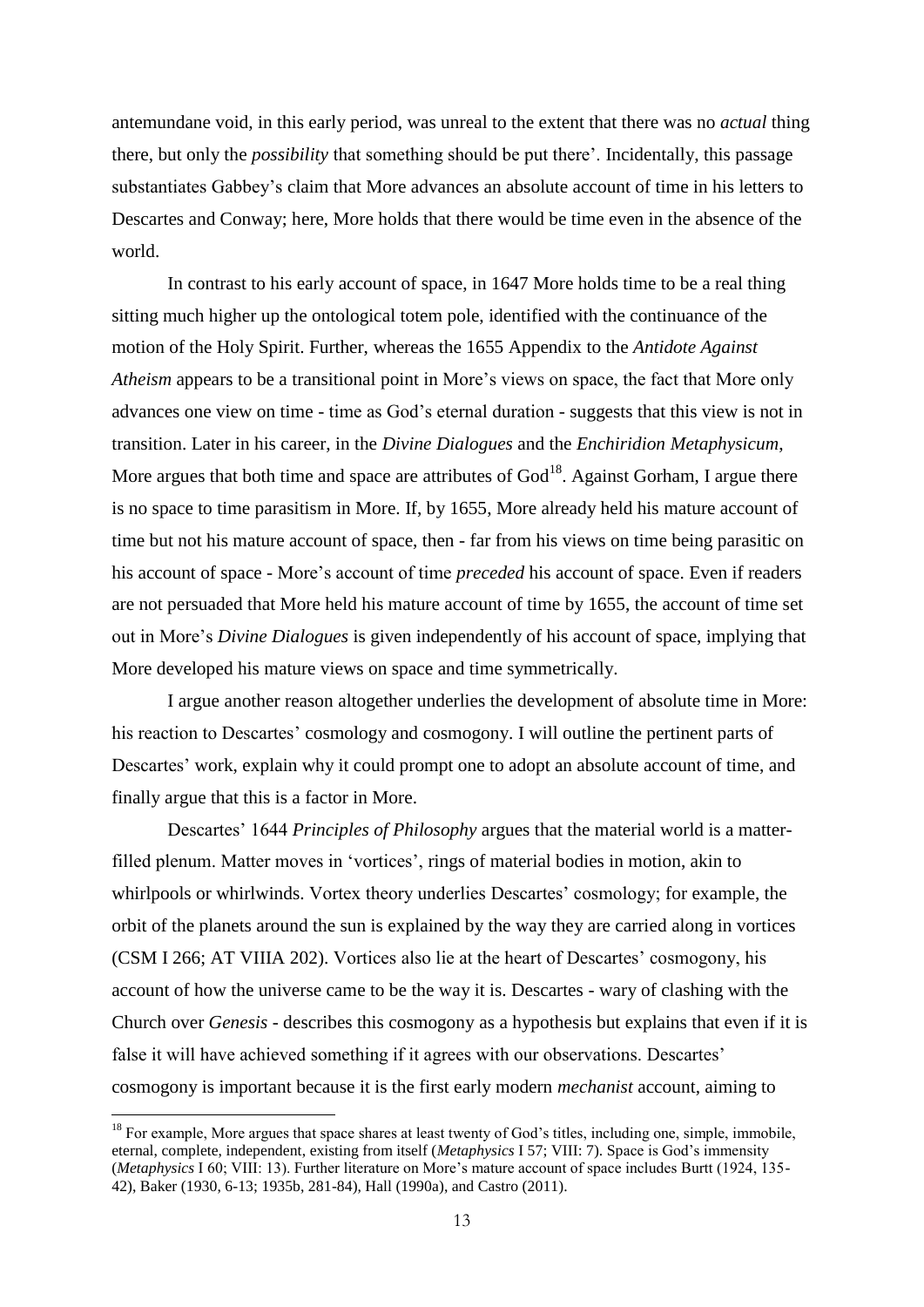explain the current state of the universe purely via matter<sup>19</sup>. Following creation, on Descartes' cosmogony variously sized material particles moved in such a way as to form the celestial bodies:

First, they moved individually and separately about their own centres, so as to form a fluid body such as we take the heavens to be; and secondly, they moved together in groups around certain other equidistant points corresponding to the present centres of fixed stars, and also around other rather more numerous points equalling the number of the planets and the comets... to make up as many different vortices as there are now heavenly bodies (CSM I 257; AT VIIIA 101).

Vortices explain how celestial bodies such as stars and planets came into being. Vortex theory underlies many additional parts of Descartes' physics, including gravity, tidal theory, light propagation, and magnetism $^{20}$ .

Whilst cosmological developments such as heliocentrism undermined Aristotelian cosmology but could be rendered compatible with it, Descartes' cosmology is absolutely incompatible with Aristotelianism cosmology. In place of a regular, finite universe bounded by stars affixed to celestial spheres, the universe becomes a indefinitely large ocean seething with vortices. Cartesian cosmology is certainly not compatible with the view that time is the measure of the movement of the celestial sphere, as on the Cartesian picture the universe is indefinitely extended and there are no spheres. Nor is it compatible with the view that time is the measurement of the regular movement of the heavenly bodies, for those bodies are carried by vortices not spheres, and vortices hardly provide a 'mechanical guarantee' of regular motion. Further, unlike Aristotle's steady-state universe, the movements of the heavenly bodies have not always been regular. Given Descartes' cosmogony there *were* no heavenly bodies immediately following creation; the heavenly bodies as we know them came into being through the effects of vortices on clumps of matter. Descartes' cosmology and cosmogony are incompatible with all variations of the view that time depends on the motion (or the measure of the motion) of the celestial bodies; this could provide thinkers who accept these aspects of Descartes' work reason to develop absolute accounts of time.

I argue that this line of thought is present in More. The influence that Descartes exerted over More's early work is well documented<sup>21</sup>. More read Descartes' *Principles* 

 $19$  For more on early modern cosmogonies, see Rogers (1982) and Numbers (2002).

 $20$  See Schuster (2013).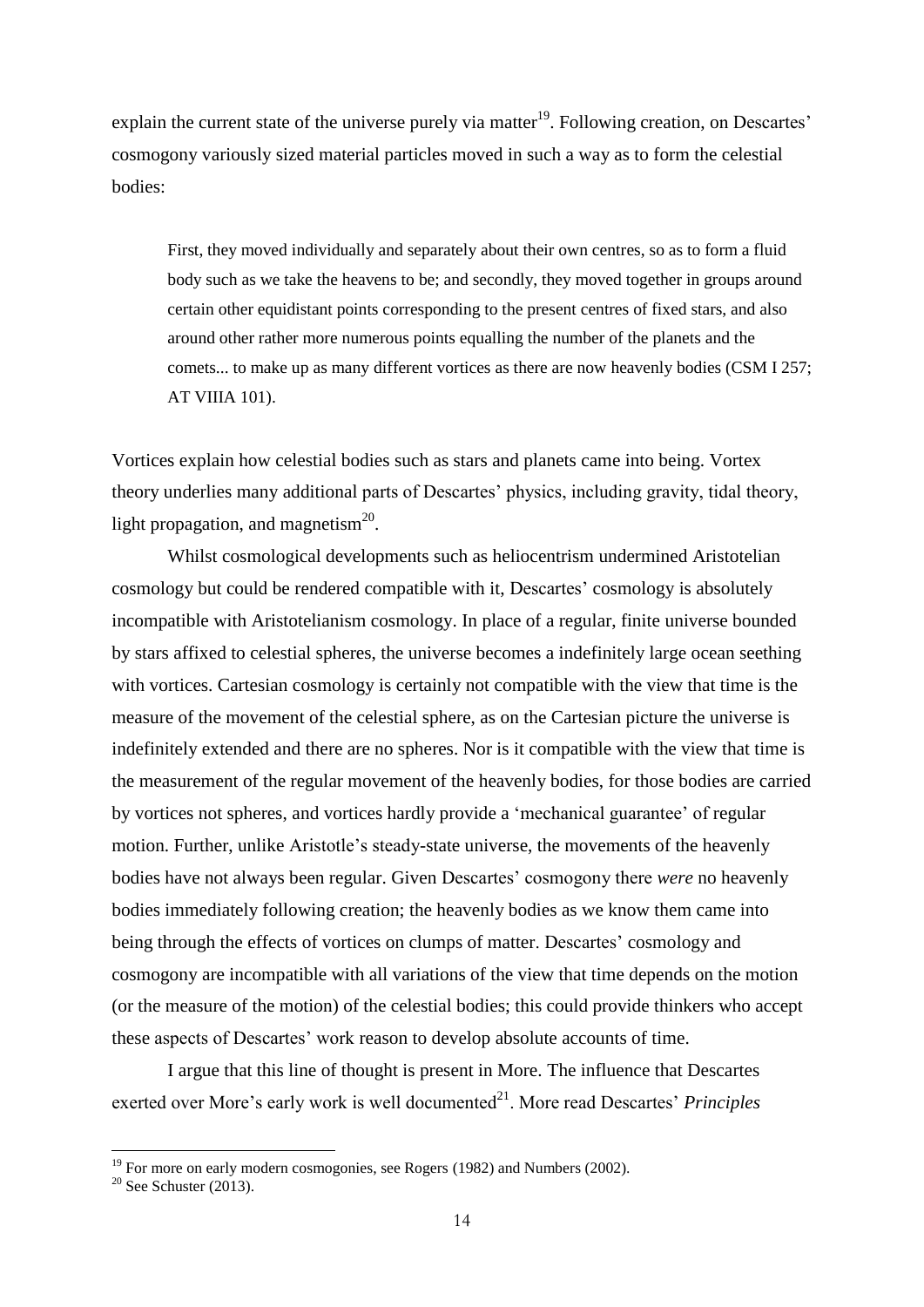before writing his 1646 *Democritus Platonissans,* a preface to which explains that More has been 'roused up by a new Philosophick furie' (*Poems* 90). This fury can be largely (if not entirely) attributed to Descartes. To illustrate, from 1646 onwards, More holds that the material world is a plenum. *Democritus Platonissans* writes approvingly of Descartes' system, 'if any space be left out unstuffd with Atoms, it will hazard the dissipation of the whole frame of Nature into disjointed dust' (*Poems* 90). The only way that motion can occur in a plenum is that, when one body moves, another body also moves to make way for it, and so on. Vortices provide a natural account of motion in a plenum, and this likely explains why More went on to embrace Cartesian vortices with enthusiasm. In 1647, More uses vortices to explain a wide range of phenomena. For example, he advocates Descartes' vortex theory of tides, and his 'ingenuous' account of light involving 'gentle' ethereal vortices (*Poems* 150). He also espouses Descartes' cosmology. '[T]he Sun, the Centre of this great Vortex, about which all the liquid matter of our Heaven is carried about, as grosse water in a whirlepooll; and with it the Planets like corks or strawes' (*Poem*s 153).

More's 1646 and 1647 poems clearly show that he takes Cartesian vortices to best explain a large range of physical phenomena. Although More does not explicitly comment on vortex theory with regards to cosmogony here he would certainly have read Descartes' account of it alongside his cosmology, and there is no reason to believe that More did not accept it at this point, given his explicit acceptance of Descartes' cosmogony in his later work. More's 1662 defence of his *Conjectura Cabbalistica* provides an excellent illustration<sup>22</sup>. The *Conjectura Cabbalistica* sets out three interpretations of *Genesis*: a literal interpretation, a kind of paraphrase; a philosophical interpretation, which reads metaphysical meanings into the text; and a moral interpretation, providing moral guidance. In the context of discussing the creation of matter, More's defence of the philosophical interpretation describes the various kinds of material particles that make up the world, and explains that they correspond to those described by Descartes. For example, 'the Earth consists of the third Element in the Cartesian Philosophy... for the truth of that Philosophy will force it self in whether I will or no' (*Cabbalistica* 79; II:1). A little later, More writes:

-

 $21$  For Descartes' early influence on More, and More's subsequent critique of Cartesianism, see Lamprecht (1935), Patrides (1969, 29-31), Gabbey (1982), and Reid (2012, 23-6).

<sup>22</sup> More also endorses Descartes' cosmogony and cosmology in the *Epistola* appended to his *Descartes Letters* (128).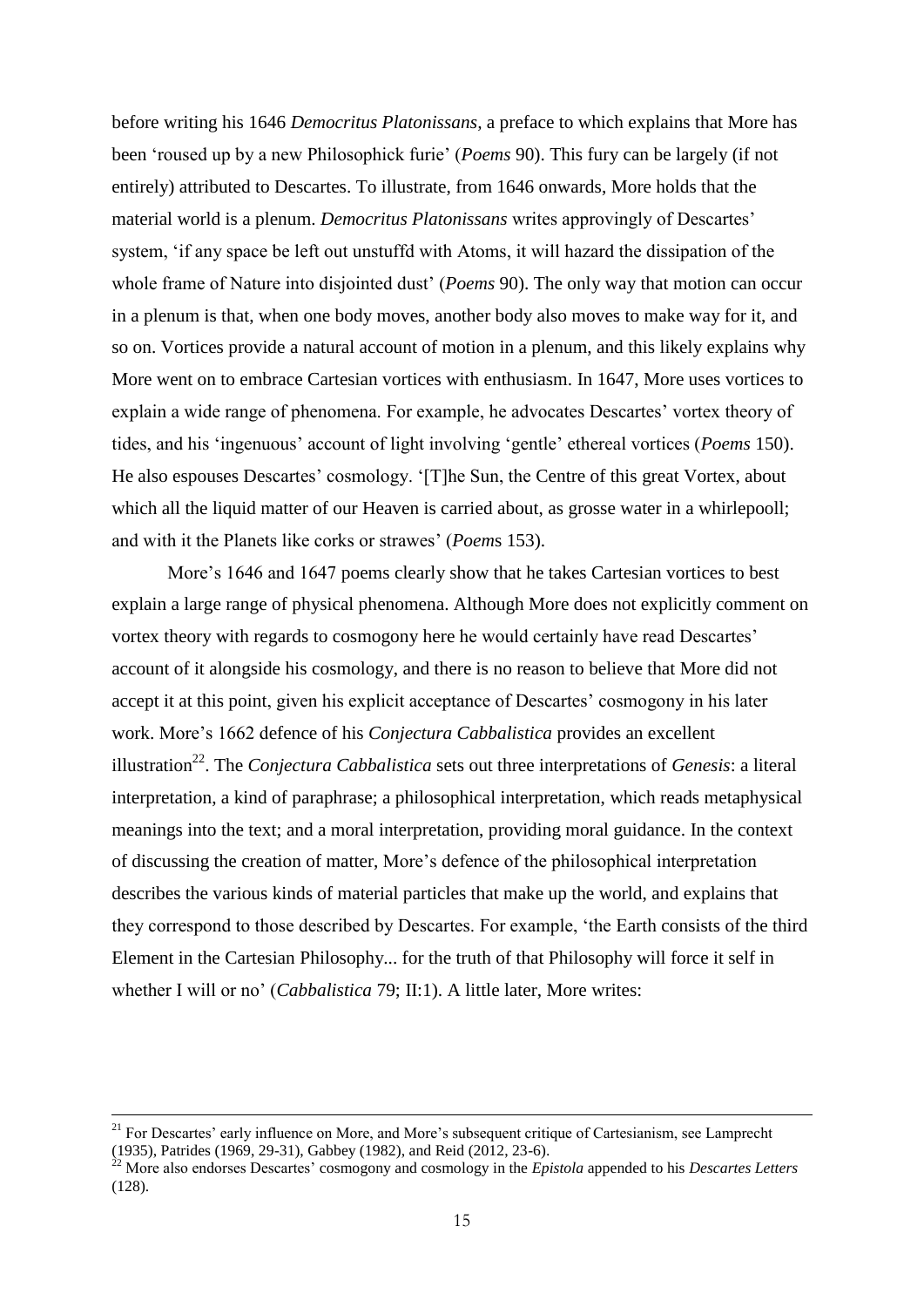This fourth day's Creation is the contrivance of *Matter* into *Suns* and *Planets*, or into *Suns*, *Moons*, and *Earths*. For the *Aethereal Vortices* were then set agoing, and the *Corporeal* world had got into an useful order and shape (*Cabbalistica* 81-2; II:1).

The truth of Descartes' philosophy has forced itself into More's cosmogony: after creation, the corporeal world gradually 'got into' its familiar useful order through vortices.

The thesis that More developed his account of time in response to Descartes' cosmology and cosmogony is extremely plausible given the timing: More developed his absolute account of time in the Notes to his 1647 *Poems*, the same Notes in which he adopts Cartesian vortices to explain cosmology and other phenomena. Given the incompatibility between Descartes' vortices and the view that time depends on the motion of the celestial bodies, I argue that this pushed More to draw deeper on Plotinus and develop an absolute account of time.

Plausible though the timing may be, the thesis that More developed his absolute account of time in response to Descartes' cosmology and cosmogony faces an obvious objection. On time, Descartes' *Principles* writes:

Now some attributes or modes are in the very things of which they are said to be attributes or modes, while others are only in our thought. For example, when time is distinguished from duration taken in the general sense and called the measure of movement, it is simply a mode of thought (CSM I 212; AT VIIIA 27).

For Descartes, duration - the continual existence of a thing (CSM I 211-2; AT VIIIA 26) - is a mode that is 'in' enduring things. We can distinguish time from duration, where time appears to be a way of measuring distinct durations, but when we do so time is only 'in' our thought. Although how best to understand Descartes' account of time is controversial, it certainly *seems* that - although he distinguishes time from motion - Descartes is working in the Aristotelian tradition that takes time to be dependent on the human mind or soul<sup>23</sup>. If More were so impressed by Descartes' physics that he adopted it, why did More not also adopt Descartes' account of time?

 The answer lies in More's wider intellectual patterns of behaviour. Marjorie Nicolson (1959, 114) once described More as a 'seventeenth-century weather vane', who responded now to one, and then to another, winds of doctrine affecting the climate of opinion. Whilst

 $2<sup>23</sup>$  For more on time in Descartes, see Edwards (2013, 119-62).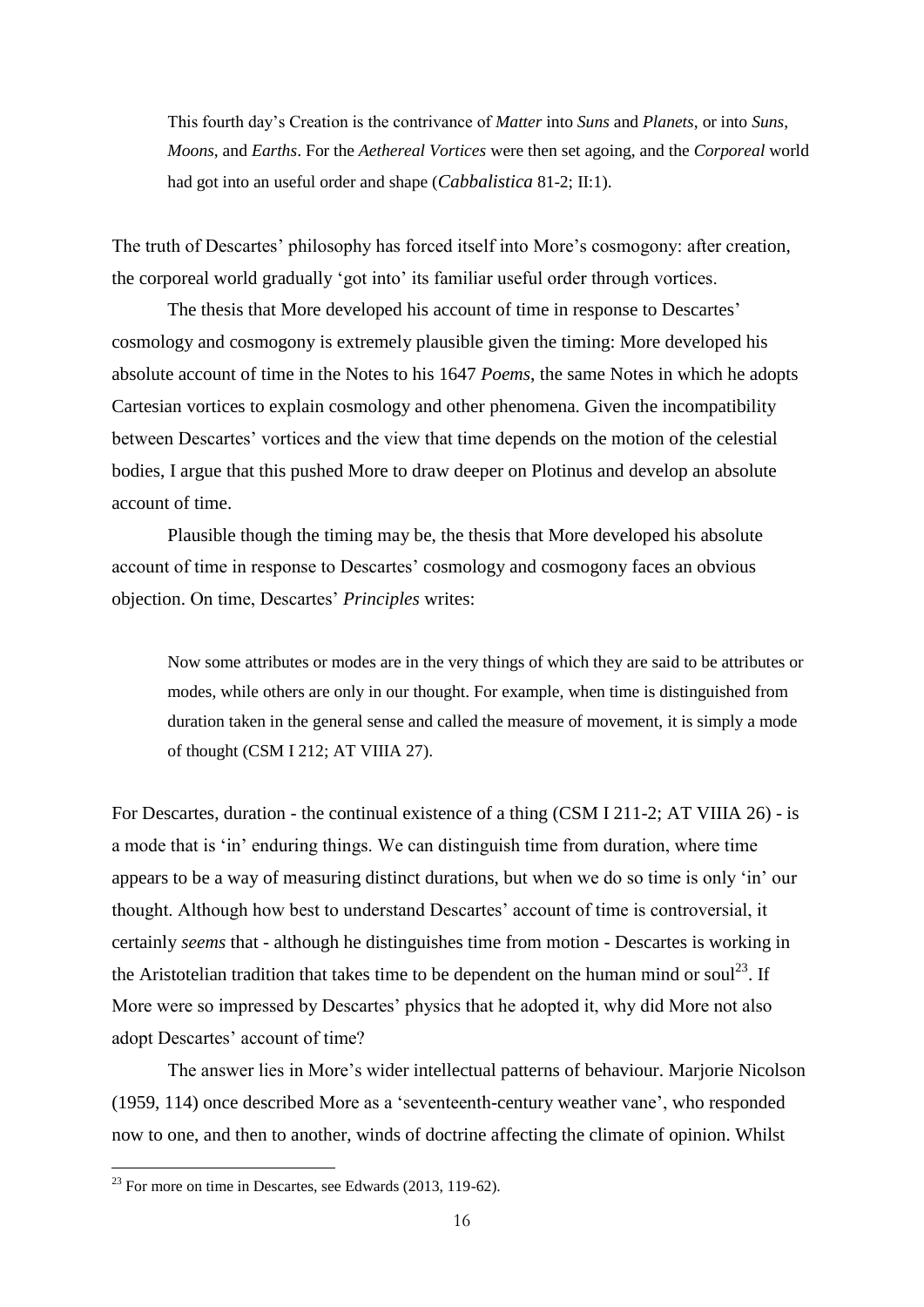striking, this simile is problematic, because it implies that More lacked intrinsic direction of his own. If we are going to use metaphoric language, it would be better to think of More as a philosophic magpie. It is true that More picked up ideas here and ideas there but - just as magpies are legendarily consistent in picking up shiny things over dull ones - More is consistent with regard to the *kinds* of ideas he picks up. Namely, More consistently picks ideas from Descartes' 'shiny' natural philosophy and ignores Descartes' 'dull' metaphysics. This behaviour has been recognised (in less metaphorical terms) by other scholars<sup>24</sup>. For example, Richard Popkin (1990, 98) writes that More accepted the new science offered by Descartes and others but violently rejected the proposed metaphysics to buttress it. More's Platonic heritage was lacking in natural philosophy but it was abundant in metaphysics.

A relevant illustration of More's magpie behaviour can be found in his views on vortices. In several works, More advocates Cartesian vortices as the correct mechanism by which motion occurs but rejects the Cartesian metaphysics underlying that mechanism. For example:

[L]et the Universal Matter be a heterogeneal Chaos of confusion, variously moved and as it happens, I say, there is no likelihood that this mad Motion would ever amount to so wise a Contrivance as is discernible even in the general Delineations of Nature... a round Sun, Moon, and Earth. For it is shrewdly to be suspected, if there were no Superintendent over the Motions of those ethereal whirle-pools, which the French Philosophy supposes, that the form of the sun and the rest of the Stars would be oblong (*Antidote* 39; II: 1).

In this passage, More is not denying the existence of ethereal whirlpools. Rather, he is arguing against the metaphysics that he takes Descartes to be advancing alongside his theory of vortices: Descartes' metaphysical view that matter can move without God acting as Superintendent<sup>25</sup>. More's rejection of this Cartesian metaphysical view does not prevent him from espousing vortex theory throughout his career<sup>26</sup>. In reply to the objection framed above, I say that More did not accept Descartes' account of time because he already had a sufficiently powerful metaphysics of time to draw on: that of Plotinus. Nonetheless, I argue it was More's adoption of Descartes' cosmology and cosmogony that prompted him to develop

 $24$  See also Reid (2012, 18-9).

<sup>25</sup> More voices similar objections in his *Descartes Letters* (80) and the *Cabbalistica* (78; II:1).

<sup>&</sup>lt;sup>26</sup> For example, in 1671, More endorses parts of Descartes' vortex theory on ocean tides (*Metaphysics* II 108; XIV: 6). On More's use (and non-use) of Cartesian physics, and his philosophical interpretation of *Genesis*, see Webster (1969), Gabbey (1982), Rogers (1985), Hall (1990b), and Reid (2012, 287-91).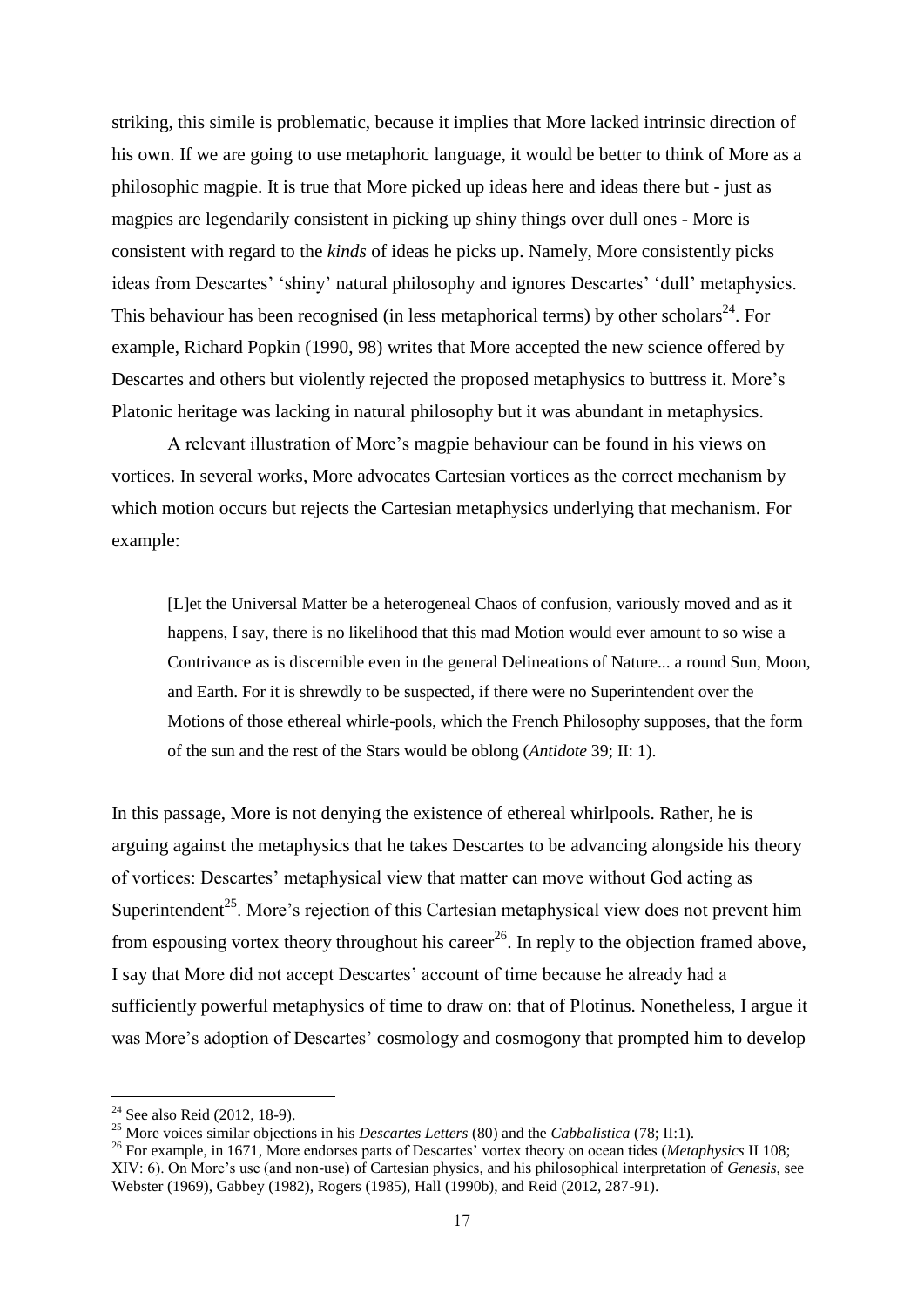this account of time. More's account of time provides a microcosm of his larger intellectual patterns of behaviour.

# **4 The Influence of More's Account of Time**

As explained above, several reasons have been proffered to explain the emergence of absolute time in the late sixteenth and seventeenth centuries, and More was not the first philosopher to advance absolutism about time. Nonetheless, More was the first *English*  philosopher to do so, and there is evidence that More's views influenced some of the English philosophers who followed him. This section argues that, whilst More was not the sole influence on these thinkers, his work nonetheless played a part. There is only space here to sketch these lines of influence but this should be sufficient to indicate possible directions for future scholarship.

More's views seem to be working in one other Cambridge Platonist, Ralph Cudworth. Although Cudworth does not identify time with God's eternal duration, he accepts the view found in More - that the essence of a being determines the kind of duration it has:

[T]he Duration of every thing must of necessity be agreeable to its Nature; and therefore, As that whose *Imperfect Nature* is ever *Flowing* like a River, and consists in *Continual Motion* and *Changes* one after another, must needs have accordingly a *Successive* and *Flowing Duration*, sliding perpetually from *Present* into *Past*... So must that, whose *Perfect Nature*, is *Essentially Immutable*, and always the *Same*, and *Necessarily Existent*, have a *Permanent Duration* (Cudworth, 1678, 645).

The sentiment and the language of this passage are strongly reminiscent of More's *Divine Dialogues*, where the successive duration of finite things into the past is also compared to the river.

Earlier, I mentioned Jammer's thesis that More's account of space 'strongly influenced' Barrow's account of time. Jammer (2006, 69) refers to the view presented in More's 1653 *Antidote Against Atheism* that space is the omnipresence of God. Jammer has slipped slightly here, as More doesn't actually discuss this view until 1655, in the Appendix attached to the later edition of the *Antidote*. More importantly, as we have seen, this Appendix discusses the view that space is God's immensity *and* the view that space is God's eternal duration. If Jammer is correct that Barrow's absolutism about time was influenced by

18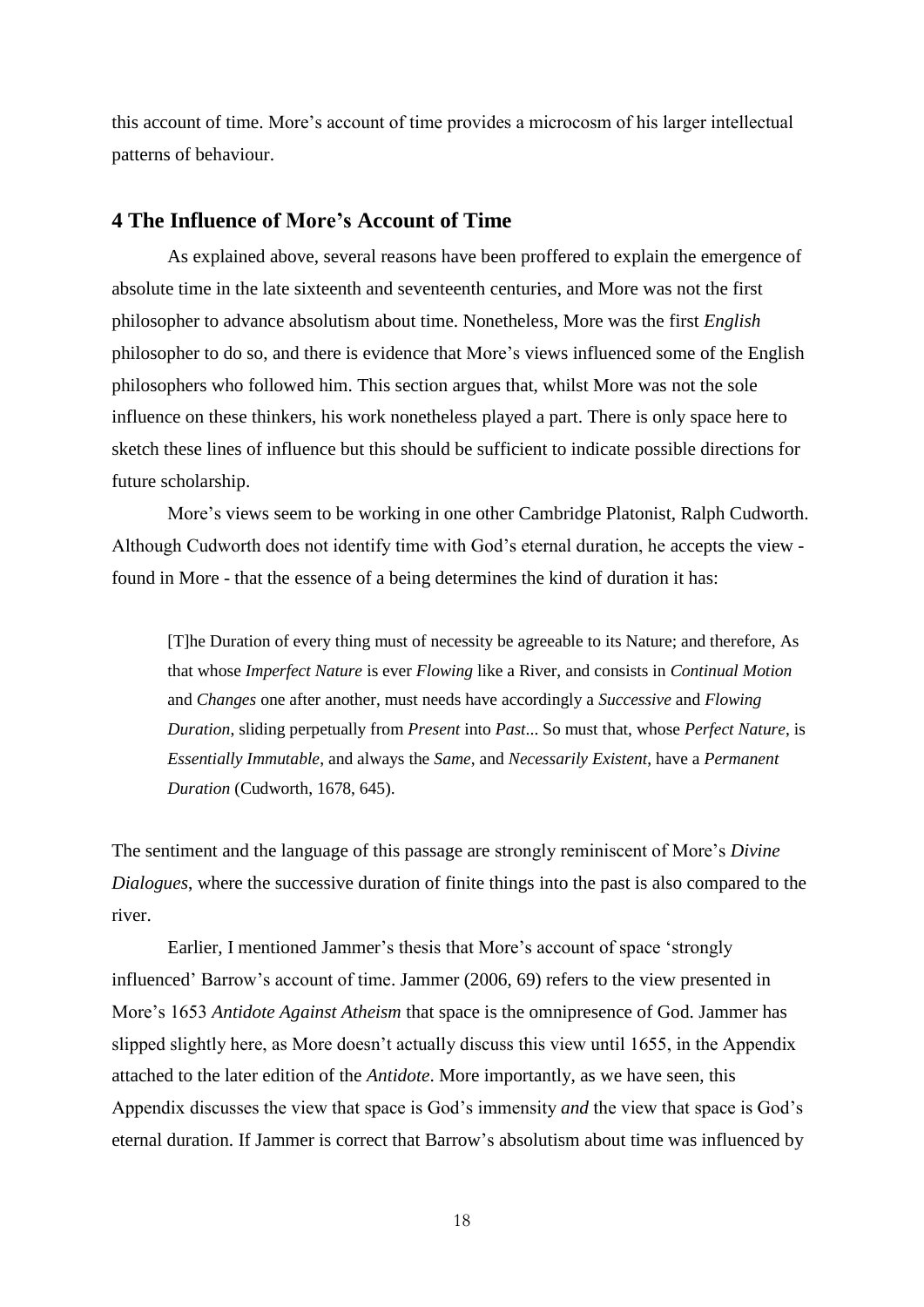More's *Antidote*, then it is as likely that Barrow is drawing on More's discussion of absolute time as on his discussion of absolute space.

There is also a case to be made that More influenced the absolutists Newton and Clarke. Newton's absolutism is so important that a small scholarly cottage industry has grown up determining the sources Newton may have drawn on in constructing it. These sources have been variously argued to be Gassendi, van Helmont and Barrow<sup>27</sup>; I will say a little about their accounts.

Gassendi's posthumous 1658 *Opera Omnia* explains that space and time are infinite, immutable beings, the fundamental elements of all classification; regardless of whether things exist, time always flows (*fluit tempus*) at an equal tenor (III 347). Van Helmont's "De Tempore" appears in his posthumous 1648 *Ortus Medicinae.* Van Helmont (1648, 508) argues there would be time in the absence of bodies and motions, and ultimately claims that time is the emanating splendour of eternity (*tempus tanquam aeternitatis emanantem splendorem)*; in other words, of God. This analogy is particularly suggestive of Platonism, and Pagel (1948, 390) argues that van Helmont is drawing directly on Plotinus' account of time. There is no evidence that, in turn, More drew on van Helmont<sup>28</sup>. In his *Lectiones Geometricae*, delivered at Cambridge from 1665-1666, Barrow (1860, 161) argues that time indicates a capacity or possibility of continuance of existence (*capacitatem tantum seu possibilitatem denotat permanentis existentiae)*. Time appears to be a kind of capacity to hold enduring things.

Although More is not usually included in the list of sources that Newton may have drawn on, I will show that the grounds for this exclusion are lacking. More's account of space has been the subject of serious scholarship, and it is widely credited as an important influence on Newton<sup>29</sup>. Despite this, the possible influence of More's views on time has been ignored, presumably because those views were taken to be insubstantial. As we have seen that More's

 $27$  On the influence of Gassendi on Newton, see Baker (1935, 285), Rochot (1956), and Westfall (1962-3). On the influence of Barrow, see Rochot (1956), Burtt (1924, 144-9), and Hall (1992, 273-9). On the influence of van Helmont, see Ducheyne (2008).

<sup>28</sup> *Ortus Medicinae* was published a year after More's *Poems*. Although "De Tempore" would have been written some time before van Helmont's death in 1644, it seems unlikely that More would have read the unpublished manuscript, especially as it would have been in Dutch (the frontispiece to *Ortus Medicinae* explains that it was translated from Dutch to Latin prior to publication).

<sup>&</sup>lt;sup>29</sup> On the influence of More's account of space on subsequent English thinkers - including Barrow, Raphson, Clarke and Newton - see Baker (1930, 1-4; 1935a, 267-9; 1935b, 284-6), Burtt (1924, 256), Čapek (1961, 10- 11), Koyré (1957), Nicolson (1959, 129-30), Patrides (1969, 31-9), Boylan (1980), Copenhaver (1980, 529-31), Hall (1990a, 202-223; 1990b, 45-52), Popkin (1990, 110-11), Castro (2011), Reid (2012, 215-36) and Leech (2013, 176-93). Baker (1935a; 1937) also argues that More influenced Kant.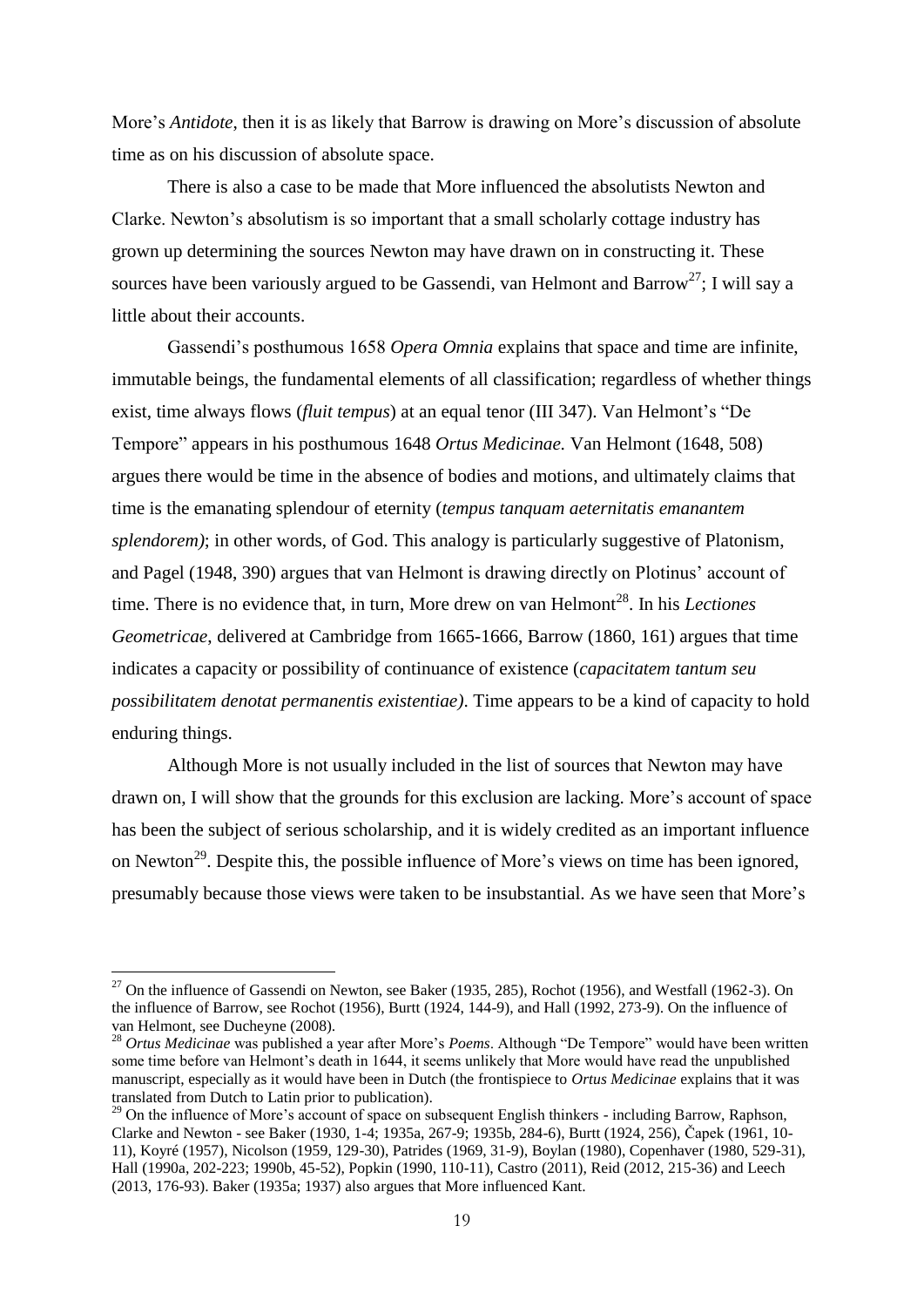account of time *is* substantial, we should certainly not exclude its role as a source on that basis.

However, there may be another reason to exclude More's influence. Even if it is accepted that More held substantial views on time, it might be worried that - unlike some of the alternative sources Newton may have drawn on - More's account of time is somewhat buried in his texts, and Newton may not have expended the effort required to excavate it. To allay this worry, it is worth emphasising that More's account of time is no more buried than, say, that of Barrow. Barrow's account of time is found in *one* lecture of his *Lectiones Geometricae*, and it is untitled. Whilst More's early account of time does require *some*  excavation<sup>30</sup> his later account does not. More's later account can be found in two chapters in his *Divine Dialogues*, helpfully titled "The Attribute of Eternity" and "That there is an everanticipative eternity and inextermixable amplitude that are proper to the Deity only". In the *Enchiridion Metaphysicum*, More's ontology of time is included in the chapter primarily concerned with his ontology of space - titled "That that immobile extension from mobile matter which is to be demonstrated is not something imaginary, but at least real, if not divine" - and, given how intermixed More's discussions of space and time are here, it seems unlikely that a close reader of More's account of space could fail to notice his account of time.

There is also a positive reason to include More's account of time as one of the sources that Newton may have drawn on. Famously, Newton's 1687 *Principia* (2004, 64) characterises time as follows: 'Absolute, true, and mathematical time, in and of itself and of its own nature, without reference to anything external, flows uniformly and by another name is called duration'. Newton goes on to draw a distinctive connection between duration or time, and God's duration. Newton's *Principia* (2004, 91) writes of God, 'He is not duration and space, but he endures and is present... and by existing always and everywhere he constitutes duration and space'. Newton's unpublished manuscript *De Gravitatione* (2004, 25) also appears to connect space and divine immensity: 'space is an emanative effect of the first existing being'. This same connection can be found the 1715-1716 correspondence between Leibniz and the 'Newtonian' Clarke. For example, Clarke (2000, 30-1) writes, 'Space is not a substance but a property... space and duration are not *hors de Dieu* [outside of God], but are caused by and are immediate and necessary consequences of his existence... without them his eternity and ubiquity (or omnipresence) would be taken away'. The implication is that space and time are properties of God: his ubiquity and eternity.

<sup>30</sup> As it is submerged in the notes to More's *Poems*. That said, this account is found under a section titled 'O life of time and all Alterity!' (*Poems* 136).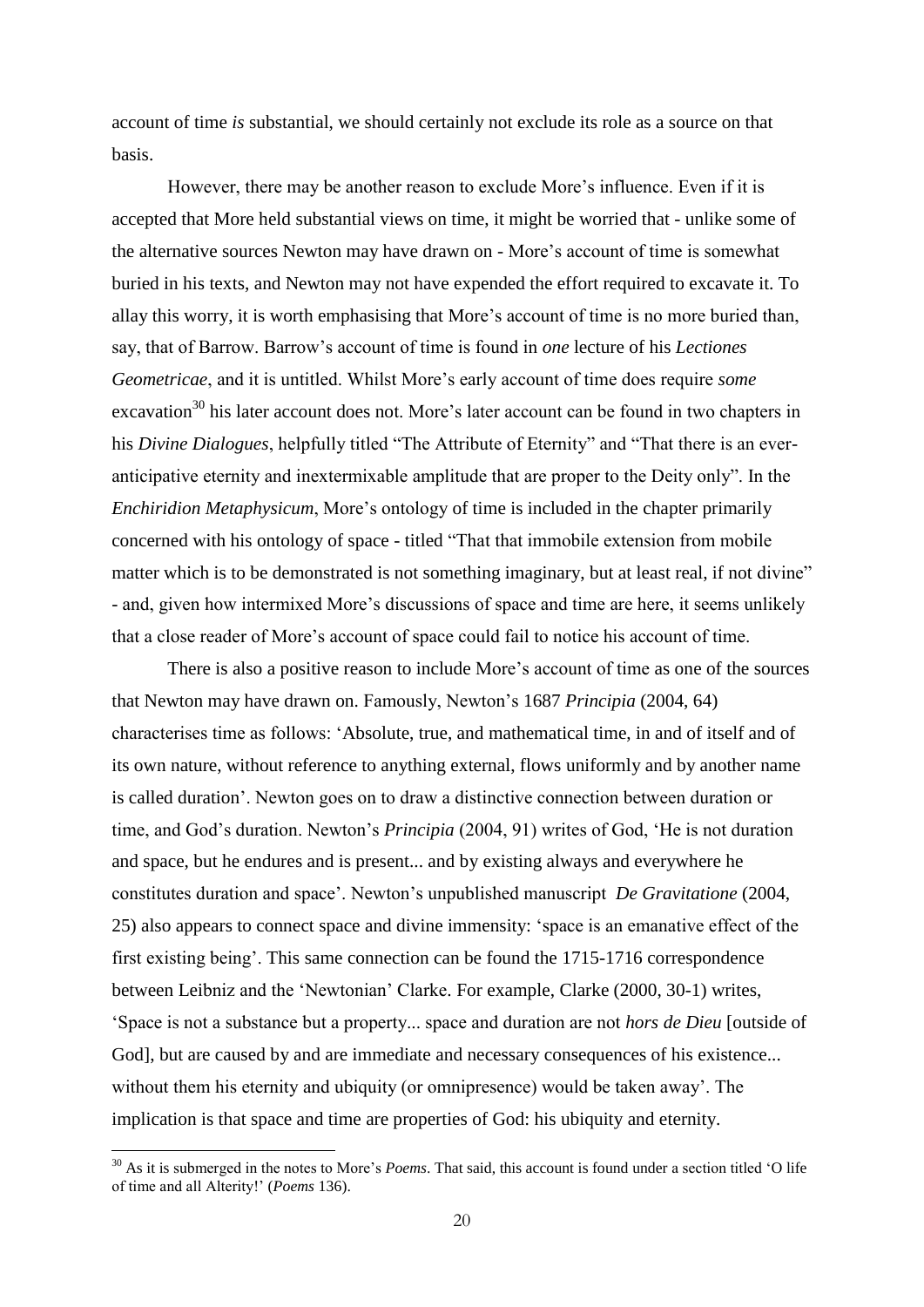This thesis found in the Leibniz-Clarke correspondence, that time is God's eternal duration, is precisely that of More. Whether Clarke's side of the correspondence accurately represents Newton's views is controversial; Newton is generally agreed to have had *some* role in crafting Clarke's side of the correspondence but to what extent is disputed<sup>31</sup>. However, it is uncontroversial that Clarke's side of the correspondence accurately represents Clarke's views; this is confirmed in Clarke's 1704 *A Demonstration of the Being and Attributes of God*. Clarke (1998, 31) writes here that 'infinite duration is abstract eternity', and eternity is the 'essence of the supreme cause'; eternity is a mode of an essence or substance incomprehensible to us. In other words, eternity is a mode - a property - of God.

Clarke conceives time to be God's eternal duration. Whether Newton holds precisely this view is unclear but he certainly seems to be drawing *some* connection between time and God's duration. This connection is not found (or at least, is not made explicit) in Gassendi or Barrow. The connection is - as Ducheyne (2008, 222) explains in his argument for adding van Helmont to the list of sources that Newton may have drawn upon - made by van Helmont. However, contra Ducheyne, it is *also* found in More. Given the Cambridge connections between More, Newton, and Clarke, it is at least as likely that Newton and Clarke are drawing on More as on van Helmont<sup>32</sup>.

There is no reason to exclude More from the list of sources that Newton and Clarke may have drawn on in developing their absolutisms about time, and the distinctive connection found in these thinkers between time and God's eternal duration provides a reason to include it. More's work forms part of the larger, complex development story of Newtonian absolute time.

# **5 Conclusion**

<u>.</u>

More's absolutism about time has been neglected by scholars and, in some cases, even erased. This paper has shown that such treatments are unjust. I have argued that More's adoption of Cartesian vortex theory leads him to develop a Plotinus-esque account of time, and that key elements of this account of time - including More's identification of time with divine duration, and his understanding of the nature of divine duration - survive in his later work. More's later absolutism about time is not buried in his texts, and at points it is

 $31$  For an overview of the dispute, see Ariew's Introduction to Clarke (2000).

<sup>32</sup> It is worth emphasising that Newton owned over half a dozen of More's books, including his *Poems;* see Harrison's (1978, 196) edition of Newton's library catalogue. McGuire (1978, 470-1) argues that Newton was 'familiar' with More's *Divine Dialogues*, and that their works exhibit 'striking similarities in language and concept'.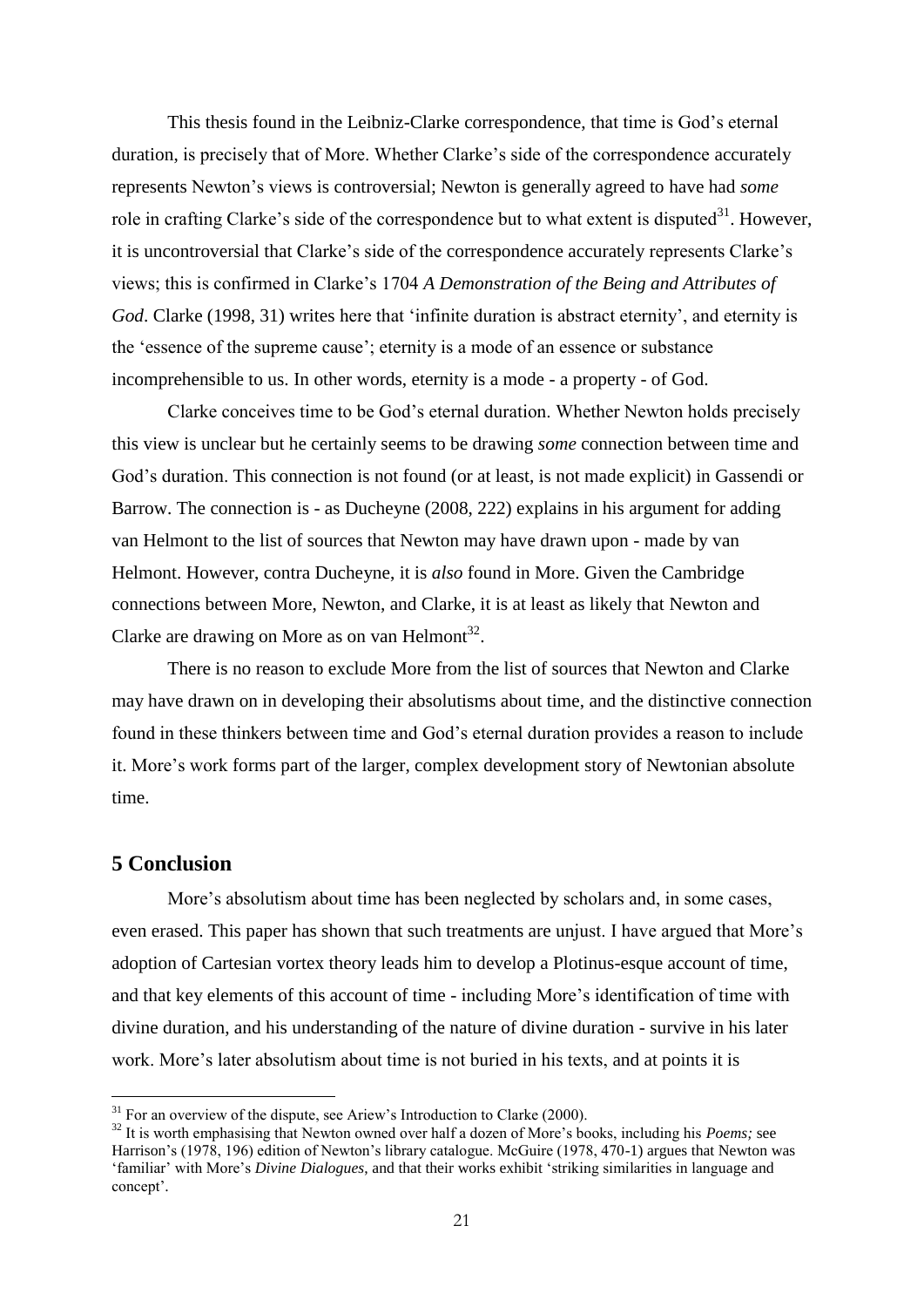intermixed with his absolutism about space, which would have enabled subsequent thinkers such as Newton to draw on More's account of time as much as his account of space. More's views on time are textually developed and philosophically important, and they deserve to be recognised as such  $33$ .

<sup>&</sup>lt;u>.</u> <sup>33</sup> Thanks to xxxx for funding this research.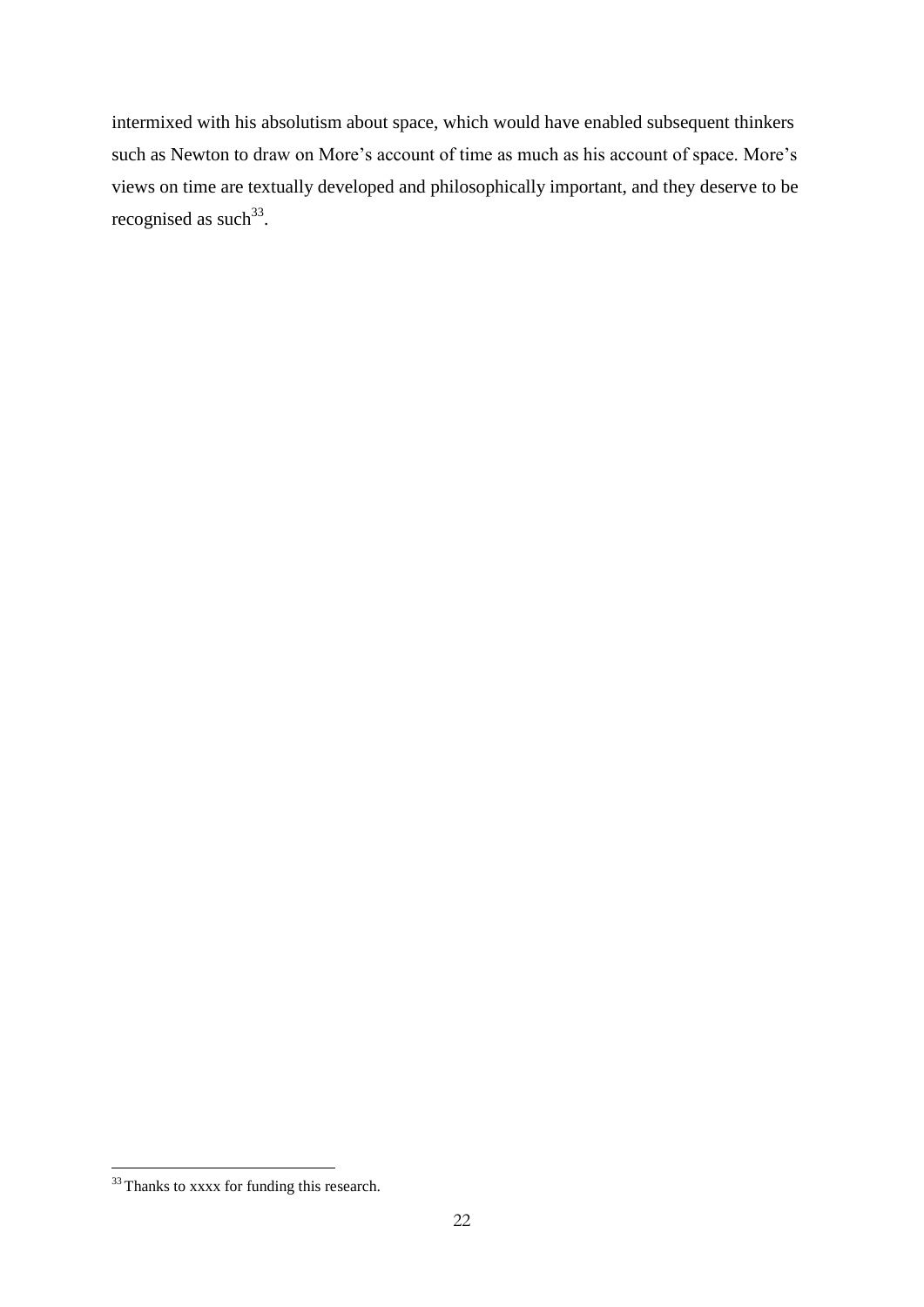# **References**

- Ariotti, Piero (1973). "Toward Absolute Time: The undermining and refutation of the Aristotelian conception of time in the sixteenth and seventeenth century", *Annals of Science* 30: 31-50.
- Aristotle (1984). *The Complete Works of Aristotle*. Edited by Jonathan Barnes. Princeton University Press: Princeton, NJ.
- Baker, J. T. (1930). *An Historical and Critical Examination of English Space and Time Theories From Henry More to Bishop Berkeley.* Sarah Lawrence College: Bronxville.
- ------ (1935a). "Some Pre-Critical Developments of Kant's Theory of Space and Time", *The Philosophical Review* 44: 267-282.
- ------ (1935b). "The Emergence of Space and Time in English Philosophy", in Dewey, John (ed.) *Studies in the History of Ideas III*. Columbia University Press: New York.
- ------ (1937). "Henry More and Kant: A note to the second argument on space in the Transcendental Aesthetic", *Philosophical Review* 46: 298-306.
- Barrow, Isaac (1860). *The Mathematical Works of Isaac Barrow* [Volume II]. Edited by William Whewell. Cambridge University Press: Cambridge.
- Boylan, Michael (1980). "Henry More's Space and the Spirit of Nature", *Journal of the History of Philosophy* 18: 395-405.
- Burtt, E. A. (1924). *The Metaphysical Foundations of Modern Science*. Routledge & Kegan Paul: London.
- Čapek, Milič (1961). *The Philosophical Impact of Contemporary Physics*. D. Van Nostrand Company, Inc: Princeton, NJ.
- ------ (1987). "The Conflict between the Absolutist and the Relational Theory of Time Before Newton", *Journal of the History of Ideas* 48: 595-608.
- Castro, Martinho (2011). "Proclus, the Cambridge Platonists and Leibniz on soul and extension", *Fundamento* 2: 207-38.
- Clark, Gordon (1944). "The Theory of Time in Plotinus", *The Philosophical Review* 53: 337- 358.
- Clarke, Samuel (1998). *A Demonstration of the Being and Attributes of God.* Edited by Ezio Vailati. Cambridge University Press: Cambridge.
- ------(2000). *G. W. Leibniz and Samuel Clarke: Correspondence*. Edited by Roger Ariew. Hackett Publishing Company, Inc: Indianapolis, IN.
- Cudworth, Ralph (1678). *The Intellectual System of the Universe*. London.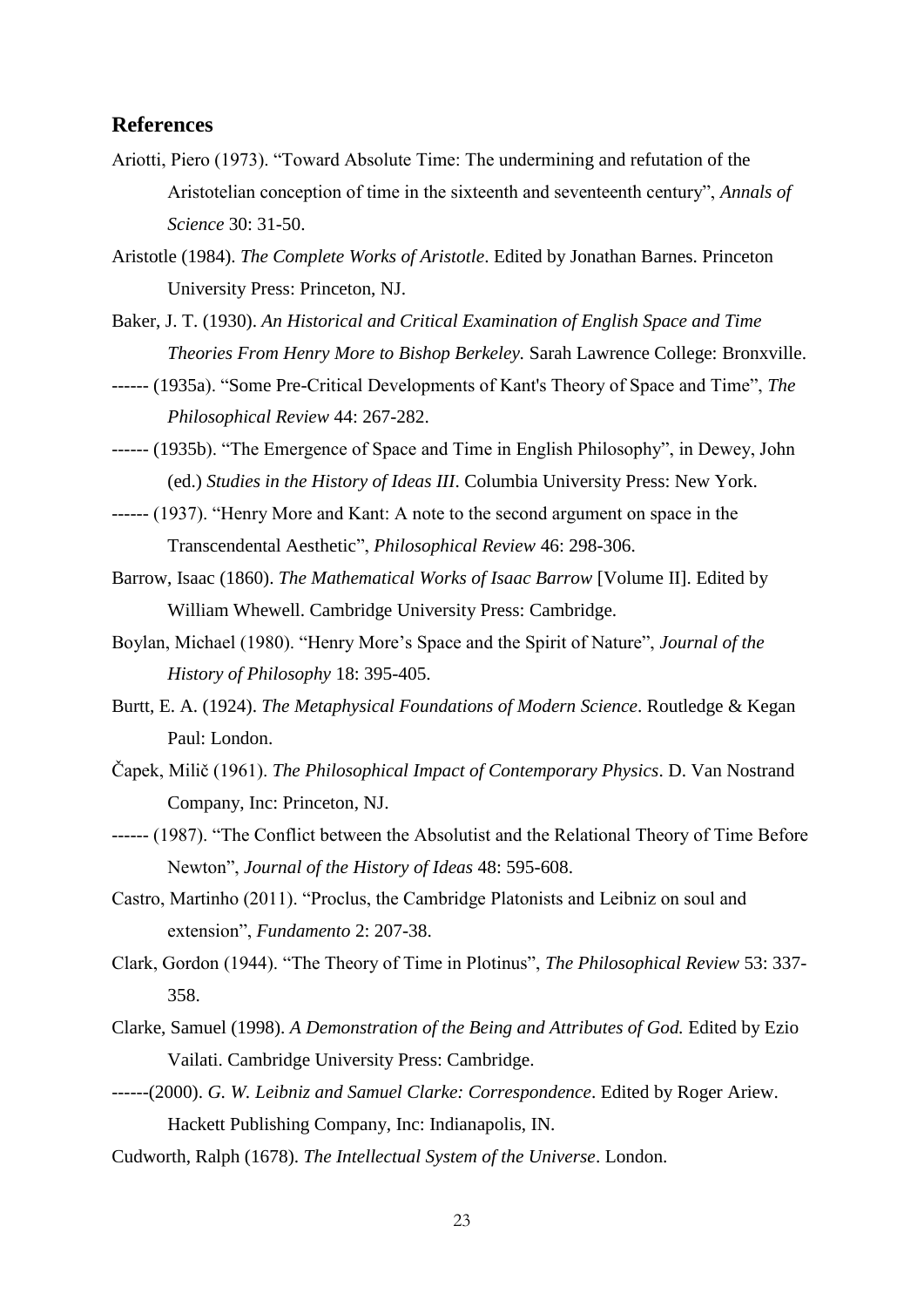- Daniel, Stephen H. (1981). "Seventeenth Century Scholastic Treatments of Time", *Journal of the History of Ideas* 42: 587-606.
- Descartes, Rene (1964-76). *Oeuvres de Descartes* [Volumes I-XII]. Edited by C. Adam and P. Tannery. Vrin/C.N.R.S.: Paris.
- ------ (1985). *The Philosophical Writings of Descartes* [Volumes I-II]. Translated by J. Cottingham, & R. Stoothoff, & D. Murdoch. Cambridge University Press: Cambridge.
- Ducheyne, Steffen (2008). "J. B. Van Helmont's De Tempore as an influence on Newton's doctrine of absolute time", *[Archiv für Geschichte der Philosophie](http://philpapers.org/asearch.pl?pubn=Archiv%20f%C3%BCr%20Geschichte%20der%20Philosophie)* 90: 216-228.
- Duhem, Pierre (1985). *Medieval Cosmology: theories of infinity, place, time, void, and the plurality of worlds.* Translated by Roger Ariew. Chicago University Press: Chicago.

Earman, John (1989). *World Enough and Space-Time*. MIT Press: Cambridge, MA.

- Edwards, Michael (2013). *Time and the Science of the Soul in Early Modern Philosophy*. Brill: Leiden.
- Gabbey, Alan (1982). "Philosophia Cartesiana Triumphata: Henry More (1646-71)", in Thomas Lennon & John Nicolas & John Davis (eds.) *Problems of Cartesianism*. McGill-Queen's University Press: Kingston.
- Gassendi, Pierre (1658) *Opera omnia.* Laurent Anisson and Jean Baptiste Devenet: Lyon.
- Gorham, Geoffrey (2012). "The Twin Brother of Space: Spatial Analogy in the Emergence of Absolute Time", *Intellectual History Review* 22: 23-39.
- Hall, A. R. (1990a). *Henry More: Magic, Religion and Experiment*. Basil Blackwell: Oxford.
- ------ (1990b). "Henry More and the Scientific Revolution", in Sarah Hutton (ed.), *Henry More (1614-1687) Tercentenary Studies*. Kluwer: Dordrecht.
- ------ (1992). "Newton and the Absolutes: Sources", in P. M. Harman & Alan Shapiro (eds.), *The Investigation of Difficult Things*. Cambridge University Press: Cambridge.
- Harrison, John (1978). *The Library of Isaac Newton*. Cambridge University Press: Cambridge.
- Heath, Louise R. (1936). *The Concept of Time*. University of Chicago Press: Chicago, IL.
- Hutton, Sarah (1977). "Some Renaissance Critiques of Aristotle's Theory of Time", *Annals of Science* 34: 345-363.
- ------ (2008). "More, Henry (1614–1687)", *Oxford Dictionary of National Biography.*  [http://www.oxforddnb.com/view/article/19181]
- Jammer, Max (2006). *Concepts of Simultaneity: From Antiquity to Einstein and Beyond*. The John Hopkins University Press: Baltimore, Maryland.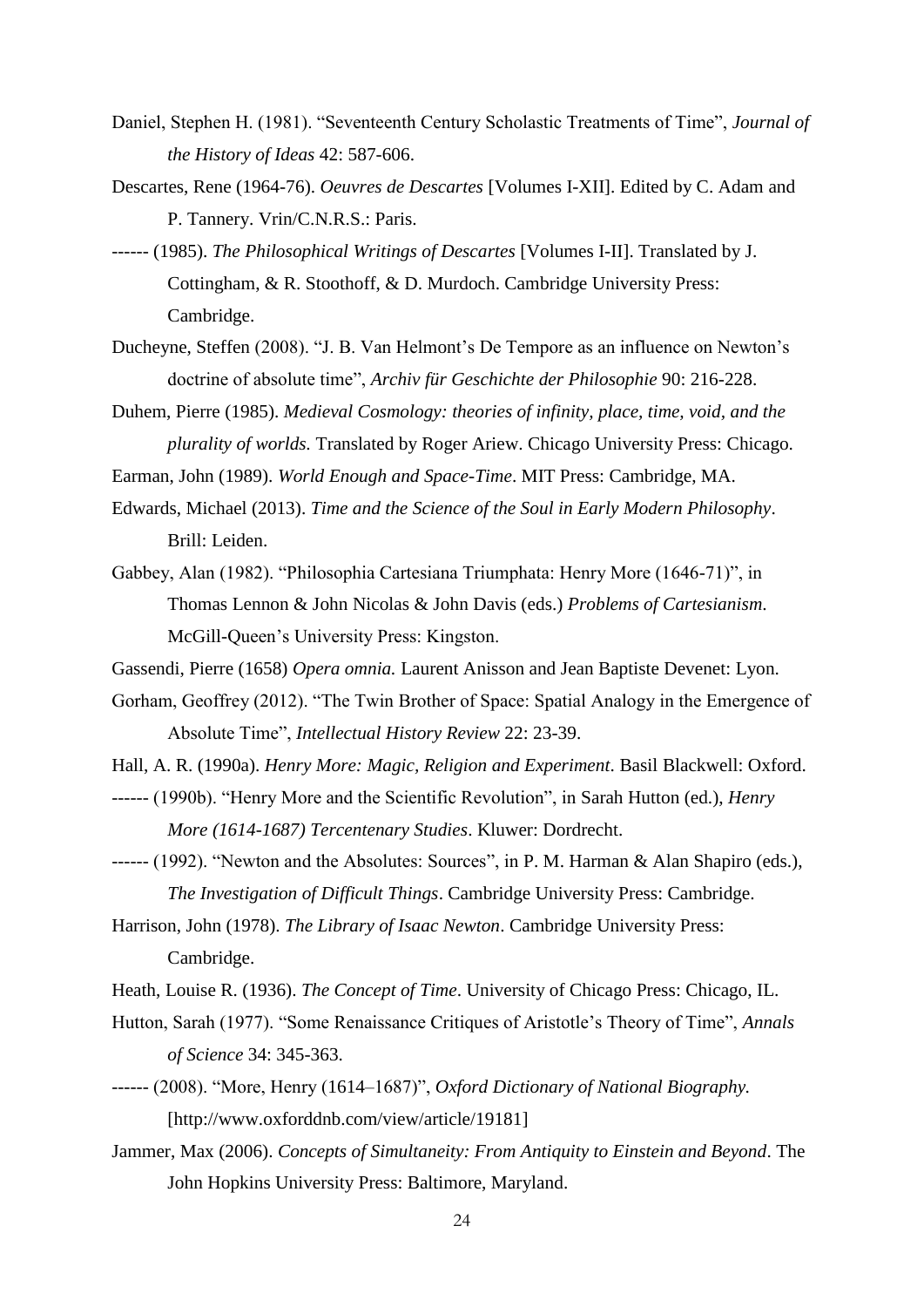Janiak, Andrew (2015). *Newton*. John Wiley & Sons: Ponidcherry, India.

- Koyré, Alexander (1957). *From the closed world to the open universe*. Chicago University Press: Chicago, IL.
- Lamprecht, Sterling (1935). "The Role of Descartes in Seventeenth Century England", in Dewey, John (ed.), *Studies in the History of Ideas III*. Columbia University Press: New York.
- Leech, David (2013). *The Hammer of The Cartesians*. Peeters: Leuven.
- McGuire, J. E. (1978). "Existence, Actuality and Necessity: Newton on Space and Time", *Annals of Science* 35: 463-508.
- More, Henry (1662). *A Collection of Several Philosophical Writings*. William Morden: London.
- ------ (1679). *Opera Omnia*. London.
- ------ (1743). *Divine Dialogues*. Edinburgh.
- ------ (1878). *The Complete Poems of Dr. Henry More*. Edited by Alexander B. Grosart. Edinburgh University Press: Edinburgh.
- ------ (1992) *The Conway Letters.* Edited by Nicolson, Majorie & Hutton, Sarah. Oxford University Press: New York.
- ------ (1995). *Henry More's Manuel of Metaphysics - A Translation of the Enchiridium Metaphysicum* [Volumes I-II]*.* Translated by Alexander Jacob. Georg Olms Verlag Hildesheim: Germany.
- Newton, Isaac (2004). *Philosophical Writings.* Edited by Andrew Janiak. Cambridge University Press: Cambridge.
- Nicolson, Majorie Hope (1959). *Mountain Gloom and Mountain Glory*. Cornell University Press: New York.
- Numbers, Ronad (2000). "Cosmogonies", in Gary B. Ferngren (ed.), *Science and Religion*. John Hopkins University Press: Baltimore, Maryland.
- Pagel, Walter (1948). "J. B. Van Helmont, De Tempore, and Biological Time", *Osiris* 8: 346- 417.
- Pasnau, Robert (2011). *Metaphysical Themes 1274-1671*. Oxford University Press: Oxford.
- Patrides, C. A. (1969). *The Cambridge Platonists*. Edwin Arnold: London.
- Plotinus (1969). *The Enneads*. Translated by Stephen MacKenna. Faber & Faber: London.
- Popkin, Richard H. (1990). "The Spiritualistic Cosmologies of Henry More and Anne Conway" in Sarah Hutton (ed.), *Henry More (1614–1687) Tercentenary Studies*. Springer: Netherlands.